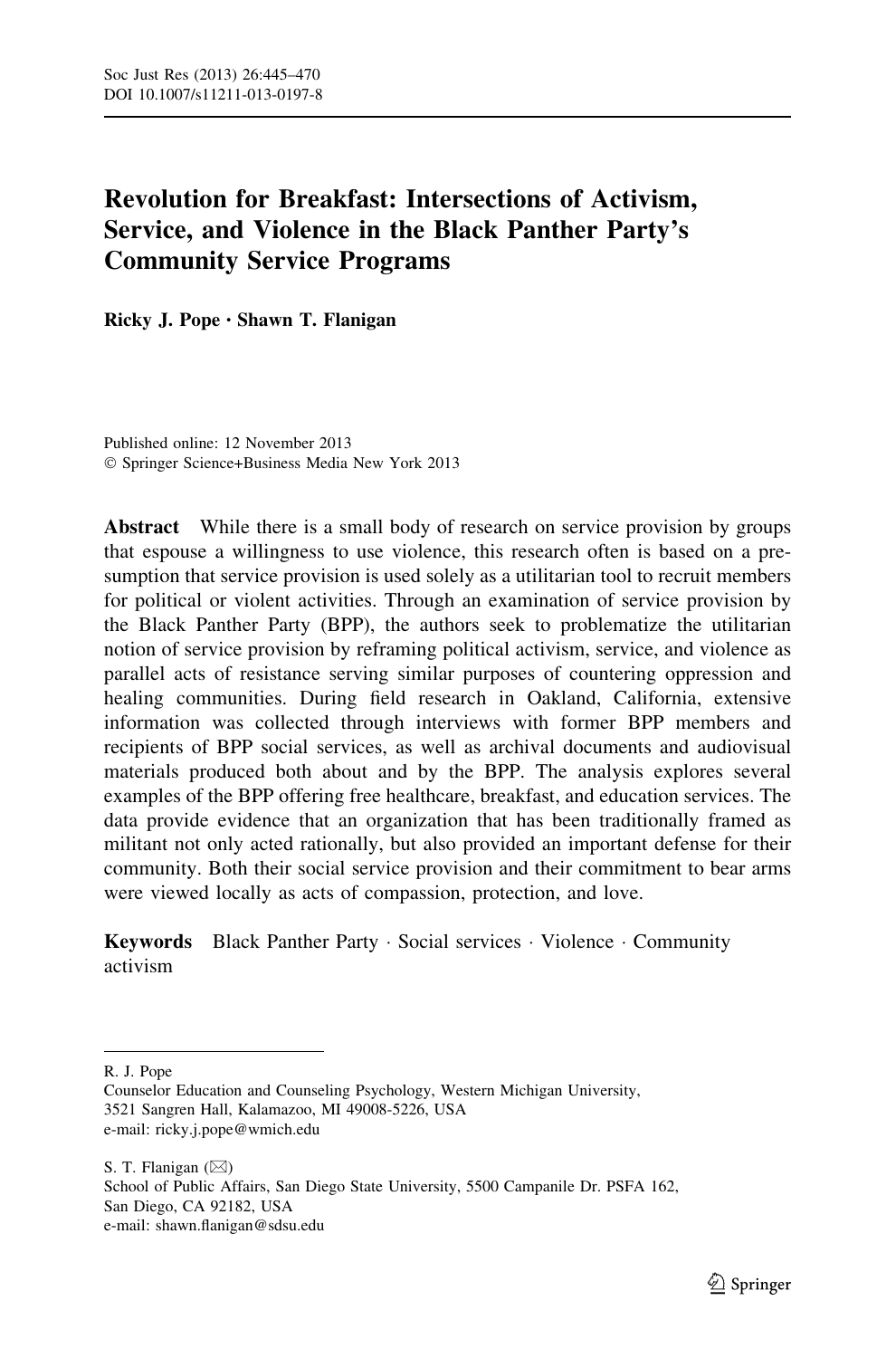#### Introduction

While there is a small body of research on service provision by violent groups (and/ or groups that espouse a willingness to use violence), this research often is based on a presumption that service provision is used solely as a utilitarian tool to assist with recruiting additional members for political or violent activities (see for example Levitt, [2004;](#page-24-0) Ranstorp, [1998\)](#page-24-0). We argue that in many cases this dynamic is much more complex. While some organizations may use service provision as a tool for recruitment, prior evidence shows that service provision can also be an expression of religious calling, cultural or ethnic solidarity, or activist resistance against oppression and disenfranchisement (Fairfax, [1995;](#page-23-0) Fawaz, [2000](#page-23-0); Flanigan, [2006,](#page-23-0) [2008;](#page-23-0) Flanigan & Abdel-Samad, [2009](#page-23-0); Franklin, [1992](#page-23-0); Harik, [1996,](#page-23-0) [2004](#page-23-0); Hilliard, [2008;](#page-24-0) Hilliard & Cole, [1993](#page-24-0); Smith, Shue, Vest, & Villarreal, [1999\)](#page-25-0).

Through an examination of the case of the Black Panther Party  $(BPP)$ , this article seeks to problematize the utilitarian notion of service provision by reframing political activism, service, and violence as parallel acts of resistance serving similar purposes of countering oppression and healing communities. Despite varied opinions about the BPP, little is known from the perspective of the rank and file members who carried out everyday tasks, or from people living in the community who may have received services. We address this gap with qualitative, contextual data. During field research in Oakland, California, extensive information was collected from archival documents and audiovisual materials produced both about and by the BPP. In addition, employing a contextualized humanistic perspective (Johnson, [2006\)](#page-24-0) in interviews with former BPP members and recipients of BPP social services allowed us to understand local perceptions of an organization that has been traditionally framed as militant. An analysis of these data provides us with a critical lens to explore the intersections of class, poverty, and inequality in the Oakland community.

The content analysis explored several examples of the BPP offering free healthcare, breakfast, and education services. We find that the militant imagery generated by the BPP allowed people to recapture a sense of personal and community agency, while the BPP's service provision provided concrete resources that were otherwise unavailable. The data provide evidence that an organization that has been traditionally framed as militant not only acted rationally, but also provided an important defense for their community. Both their social service provision and their commitment to bear arms were viewed locally as acts of compassion, protection, and love.

<sup>1</sup> In this article we make an effort to refer to the Black Panther Party in the ways in which our data indicate its members referred to it. Therefore, we use "the Party," "Panthers," and the abbreviation ''BPP'' interchangeably to refer to the Black Panther Party.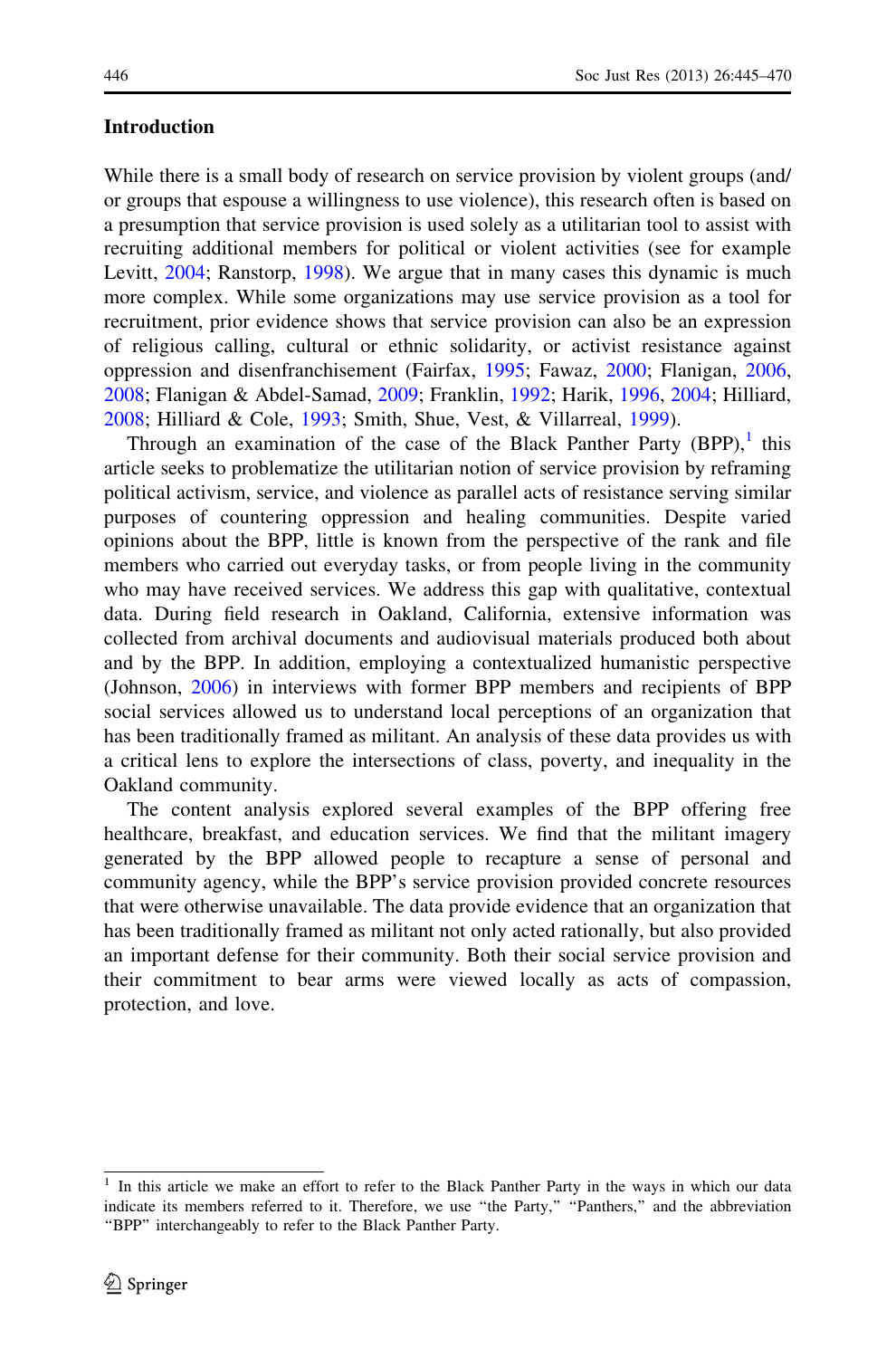# Service Provision by Armed Groups: Utilitarian Tool Versus Fulfillment of Mission?

Relationships between charitable service provision and violent activities within the same organization can be conceived in at least two ways. Some consider the relationship between these two different types of activities to be utilitarian (Levitt, [2004;](#page-24-0) Ranstorp, [1998\)](#page-24-0). Within this vein, organizations involved in violence and political uprising provide social services as a tool to increase support for their activities from members of the community at large. However, an alternative argument is that, because charitable organizations and violent resistance organizations each are created in response to political and social exclusion, charity and violence are simply two activities along a spectrum of possible actions that are used to address identical political and social concerns (Flanigan, [2006\)](#page-23-0). We explain both of these perspectives, and later in the article indicate to what extent our data support each depiction.

Service Provision as Utilitarian Tool

One way of conceptualizing the service activities and violent activities of a single organization is that violent organizations use social service provision as a tool to gain the acceptance of their community. The degree to which communities accept the violent activities of insurgent or revolutionary organizations is variable, even when groups claim to be fighting to address community members' social and political concerns. Service provision can be a useful tool for generating genuine acceptance and active participation in an organization's violent and/or political activities; short of that, dependence on services may at least silence community dissent (see Fig. [1\)](#page-3-0). This is because of the power dynamics at play in social service settings, particularly when individuals served are poor and marginalized (Handler, [1973,](#page-23-0) [1979\)](#page-23-0). Relationships between social service providers and recipients are governed by the amount of power each can bring to the exchange; the amount of power a social service provider has over the recipient is a direct function of the recipient's ability to obtain aid elsewhere (Hasenfeld, [1987\)](#page-23-0). Thus, in communities neglected by the state, reliance on a single service provider makes charitable service provision a powerful tool. Sole service provision makes community members very dependent on the organizations that provide for their most basic needs. Since forgoing access to services is not a realistic option, economic and social conditions oblige individuals to consume services from whoever provides them, and individuals may become beholden to the providers' political demands (Flanigan, [2006\)](#page-23-0).

Service Provision, Politics, and Violence: Different Means to the Same End?

There is a wide literature in political science regarding the ways in which violence often organizes around shared group identity, such as ethnicity or religion see for example Cronin, [2002;](#page-23-0) Fearon & Laitin, [2003;](#page-23-0) Hoffman, [1998](#page-24-0); Juergensmeyer, [2003;](#page-24-0) Stern, [1999](#page-25-0); Tilly, [2003](#page-25-0); Treverton, Gregg, Gibran, & Yost, [2005.](#page-25-0) However,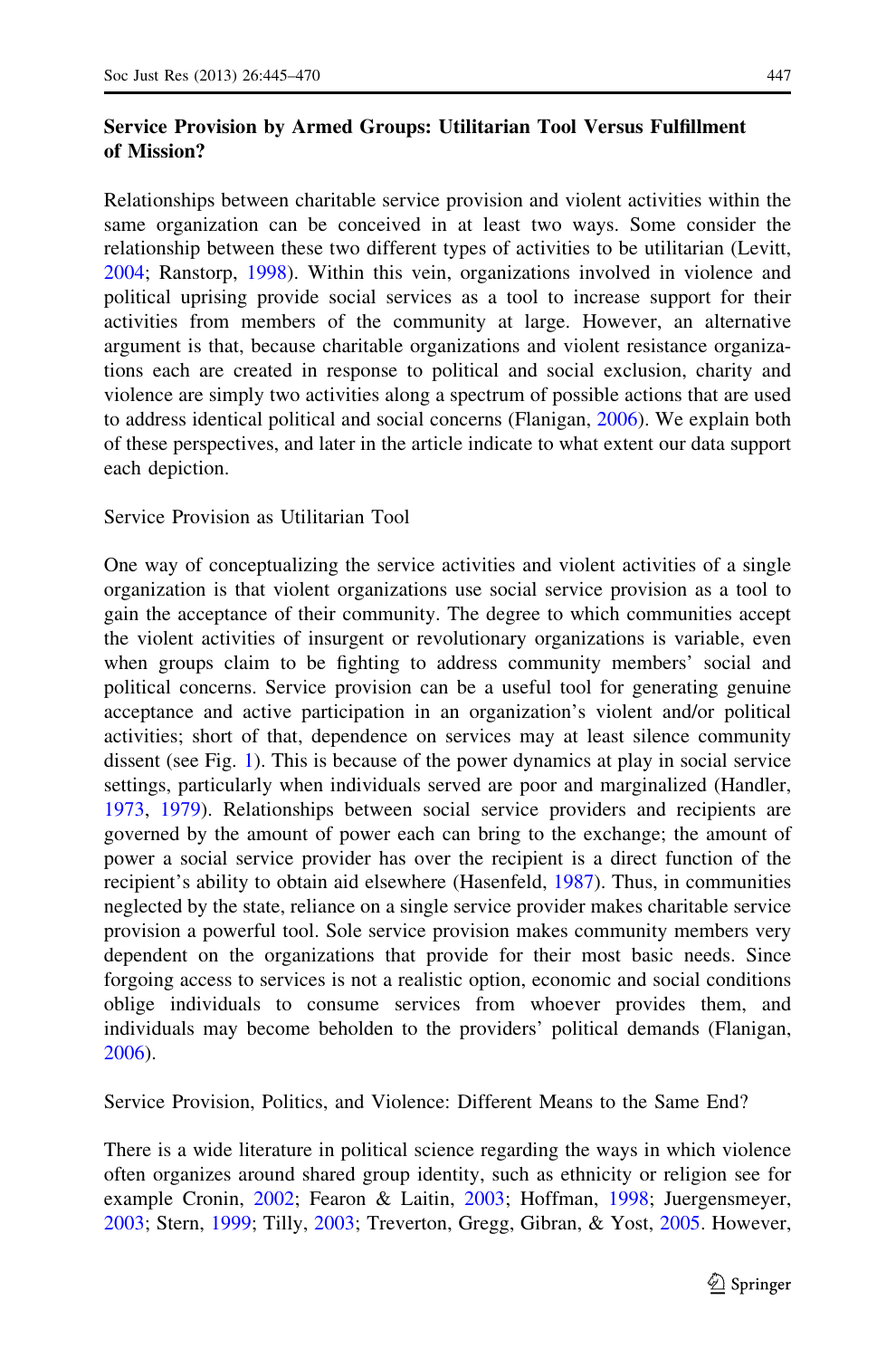# <span id="page-3-0"></span>Continuum of Community Acceptance of Violent Activities by Terrorists and Political Insurgents



Fig. 1 Continuum of community acceptance of violent activities by terrorists and political insurgents

group identity in and of itself does not motivate violence; exclusion and grievance often serve as a catalyst for violent activities. Much political violence originates from the fact that groups are excluded from political and social participation in mainstream society (Gurr, [2000\)](#page-23-0). What may be less recognized is that charitable activity by minority groups often is motivated by similar exclusion. Asian immigrants began to form associations similar to those in their native countries as they found themselves denied access to the social and political life of the United States, and their willingness to participate in community-serving activities remains positively correlated to the level of racial tension in the community (Chan, [1991\)](#page-23-0). Shao ([1995\)](#page-24-0) attributes the growth of a complex and self-supporting network of Chinese–American charity organizations to the aggressive and retaliatory response Chinese initially encountered in the United States. Latinos in the United States create mutual assistance associations ''to enable community survival in politically, socially, or economically hostile environments" (Cortés, [1995](#page-23-0)). American Jewish philanthropy primarily has been targeted toward rescuing threatened and oppressed Jewish communities around the world, and a reduction of exclusionary practices toward the Jewish community in the United States is cited as one factor that has decreased Jewish philanthropy, with American Jews becoming more likely to donate time and money to secular causes (Kosmin, [1995\)](#page-24-0).

Community service and political resistance also are not so easily separated; one may be the basis for the other, or charitable activities and political resistance may be considered one and the same (Flanigan, [2006](#page-23-0); Flanigan & Abdel-Samad, [2009\)](#page-23-0). Social welfare and political struggle have traditionally been linked in the African-American community, and many Black nonprofit organizations pursue these projects simultaneously (Smith et al., [1999](#page-25-0)). As Fairfax ([1995\)](#page-23-0) notes, African-American philanthropy has been used overtly as an instrument for social protest. Vigilance committees were created to assist fugitive slaves, and mutual aid societies have played an important role in stimulating protest movements (Fairfax, [1995;](#page-23-0) Franklin, [1992](#page-23-0)). Community organizations serving migrant farm workers in the southwest were incubators for the Mexican–American civil rights movement, producing political activists like Cesar Chavez (Joseph, [1995](#page-24-0)).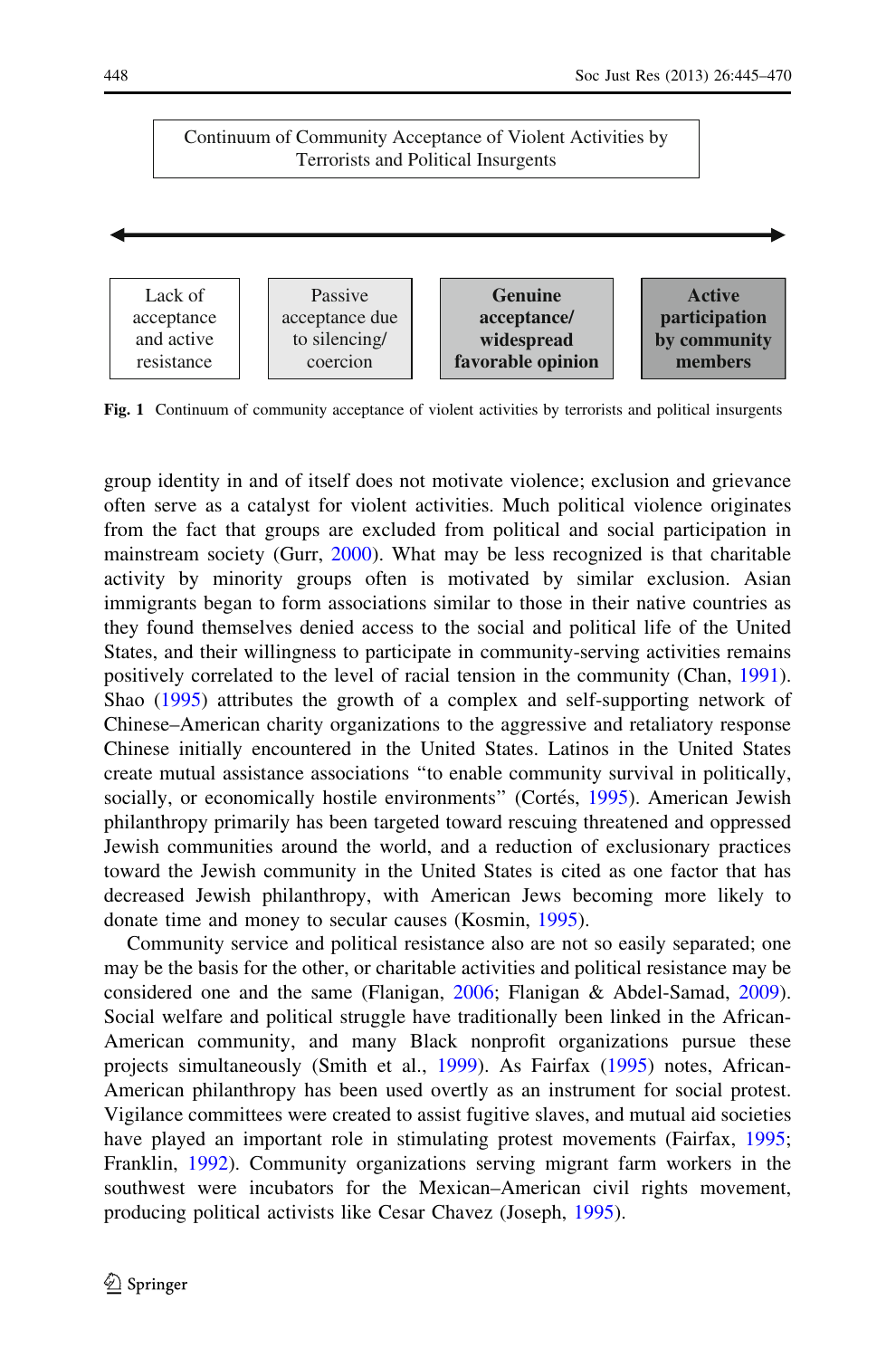Seen from this perspective, the ideological leap between charity and political violence may not be as far as one would think. These examples demonstrate how charitable activity can transition into contentious politics, and it is well established that political activity at times becomes violent. Early urban Native-American service providers were political in nature; once their ambitions for pan-Indian armed resistance proved fruitless, organizations began to focus on policy advocacy and social protest (Joseph, [1995](#page-24-0)). Similar religious beliefs and social concerns inspire the varied activities of Christian faith-based family planning programs, right-to-life political action committees, and abortion clinic bombers such as Eric Rudolph. Similar social and political grievance motivated African-American mutual assistance committees, the non-violent protest movement inspired by Martin Luther King, Jr., and the armed resistance of the BPP. Viewed in this light, it is not difficult to imagine charitable service provision simply as another means of addressing the same problems that violent activities intend to address.

#### The Black Power Movement

Often the 60s are remembered as an era of non-violent protest in the struggle for civil rights; however, in many pockets of the U.S. the appeal of non-violent discourse began to wane in the face of police brutality and differential enforcement of the law. For many, the philosophy of non-violence was an untenable position and the call for Black empowerment was the next step (Austin, [2006;](#page-23-0) Joseph, [2010\)](#page-24-0). As Austin ([2006\)](#page-23-0) explains, ''Police brutality, lack of opportunity, and the realization that opportunity was not forthcoming in the near future led many Blacks to conclude that armed self-defense coupled with self-help was the only way to end the despair'' (p. 69). Situating the Black power movement in a larger historical view orients one to see Black power politics as a logical step in Black American calls for selfdetermination. When contrasted with the civil rights movement the Black power movement is often reduced to an immoral aberration, featuring hoodlums burning down cities and threatening the safety of good law-abiding citizens with guns. Recent scholarship, however. recognizes that civil rights and Black power movements emanate from a centuries-long Black freedom struggle. Although these two movements represent divergent paths, they often parallel and intertwine in the larger struggle for Black liberation (Joseph, [2010](#page-24-0)).

The Black power movement can be defined as a collective movement for selfdetermination and reclamation of humanity. The promotion of Black power as a political strategy was first articulated by Stokely Charmichael in June of 1966 (Jones & Jeffries, [1998](#page-24-0); Joseph, [2010\)](#page-24-0). Charmichael spent a year organizing local residents to secure Black political and economic power. For instance, The Lowndes County Black Panther Party organized several political candidates to run in a local election (Joseph, [2010\)](#page-24-0). Lowndes County BPP first used the emblem of the Black Panther that was later adopted by the founders of the Oakland, CA Black Panther Party for Self-Defense.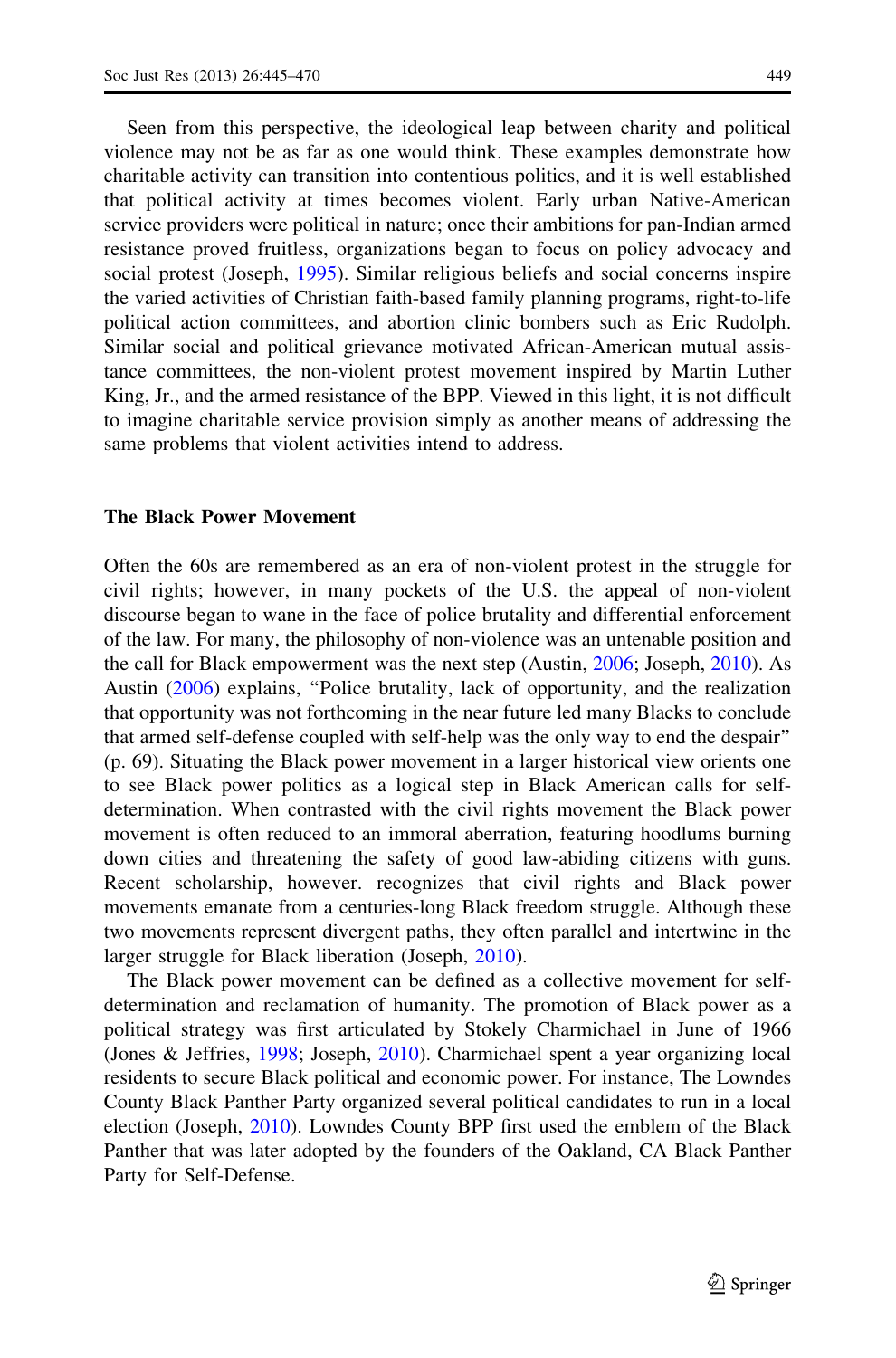# The Local Context: Oakland, California

Prior to the founding of the BPP the city of Oakland witnessed several transitions as Black families migrated from the southern states to relocate in northern and western cites to gain economic opportunity and to escape racial prejudice. Self [\(2003](#page-24-0)) explained that post-1945 Oakland was a site of urban transformation that saw the weakening of unions and working class consciousness. During the 1950s and 1960s, the city of Oakland was faced with the problem of racial transition, leading city officials to create new administrative programs and layers of bureaucracy in order to manage social problems and reassert public authority (Rhomberg, [2004](#page-24-0)). The modernization of the Southern economy and subsequent migration of Black Americans changed the landscape of cites (Murch, [2010\)](#page-24-0). This lead to what Piven and Cloward ([1977](#page-24-0)) refer to as a transvaluation, where institutional upheavals usher people to reappraise their situation and thus simulate mass arousal. As Black Americans living in the Bay area vied for social mobility, integration became inevitable. However, the city's initial response to racial and social change came not through a process of electoral incorporation or political bargaining, but from public administrative authorities responsible for social control. The police acting as authorized agents of the state carried out discriminatory policies (Alkebulan, [2007;](#page-23-0) Austin, [2006;](#page-23-0) Murch, [2010;](#page-24-0) Self, [2003\)](#page-24-0). The fact that these processes victimized Black communities more than White communities led Self [\(2003](#page-24-0)) to challenge existent discourse to move beyond the trope of the Black ghetto paradigm of crisis. Instead, Self suggested that future research theorize how African-American communities responded in creative, productive, and at times even halting and unsuccessful ways to the structural changes brought on by migration and metropolitan re-organization.

# The Black Panther Party for Self-Defense

The Black Panther Party for Self-Defense was founded in Oakland, CA in the year of 1966 by Huey P. Newton and Bobby Seale. During this period Oakland, California had one of the highest unemployment rates in the country, and the lack of employment opportunities and the number of families on welfare was the second highest in California (Newton & Morrison, [2009\)](#page-24-0). The ideology that would come to shape the organization grew out of rising class and racial consciousness, as well as the belief that non-violence was an inadequate political strategy to address the needs of the Black community (Newton & Blake, [1973/2009](#page-24-0)). The founders were also concerned with police harassment in the Black community and were driven to take up arms as advocated by the Lowndes County Freedom Organization, the body of work left by Malcolm X, and the stance of Robert Williams (Bloom & Martin, [2013\)](#page-23-0). Robert Williams, a former NAACP chapter president, was committed to both desegregation and civil rights but argued that non-violence was not the only route to Black liberation. Rhodes [\(2007\)](#page-24-0) explains this assertion was an act of resistance that served to empower Black Americans, further supporting the claim that Black Power politics was a shift in a larger movement rather than a ''spontaneous'' creation. The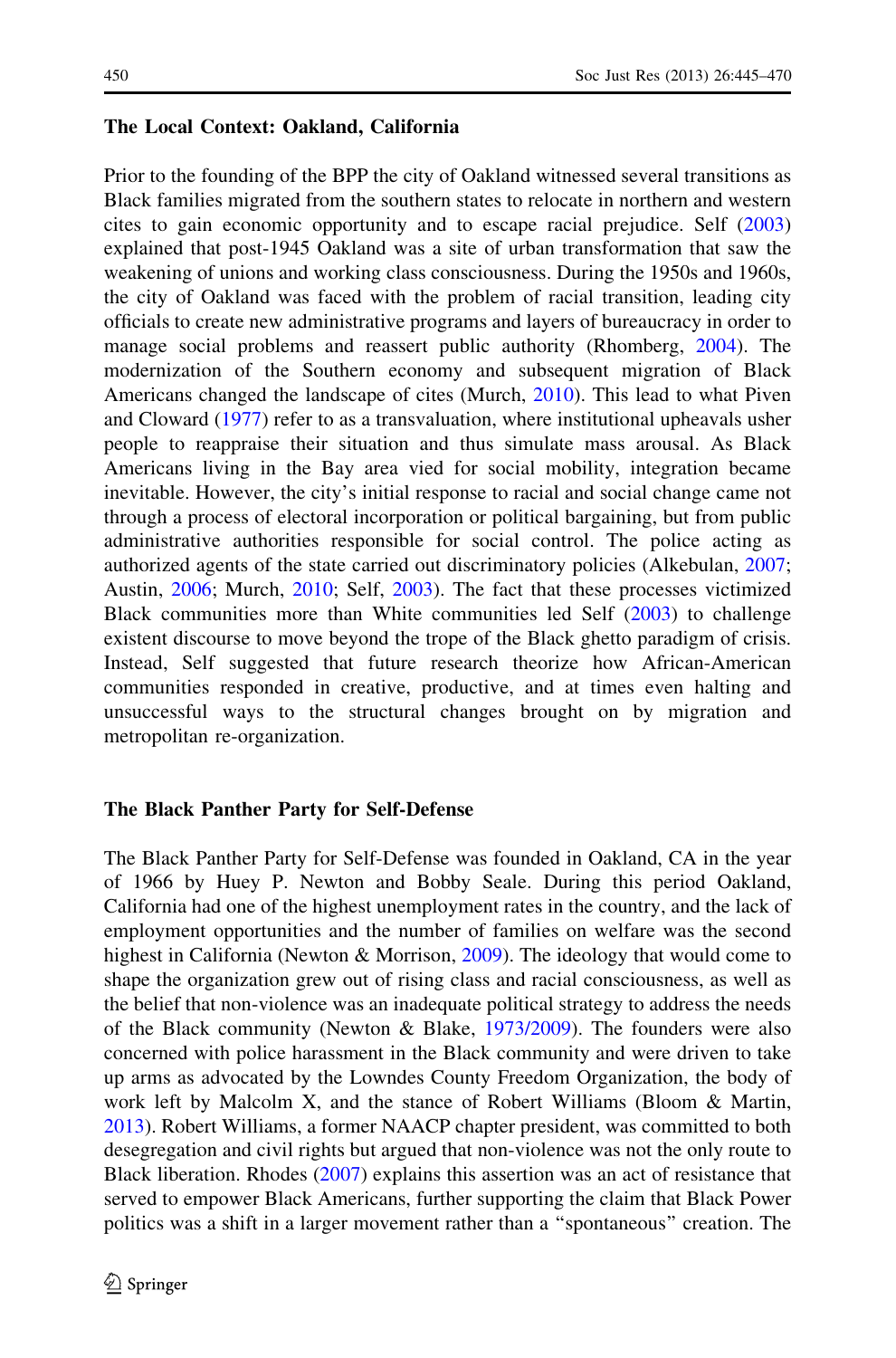assassination of Malcolm X and urban riots happening throughout the nation's cities were significant contributors to a prevailing angst. When coupled with limited economic opportunities, local government suppression of Black political participation, and police harassment, the need for the BPP manifested itself (Austin, [2006\)](#page-23-0).

In Bloom and Martin's ([2013\)](#page-23-0) political analysis of the BPP, they assert that the power of the BPP grew out of their politics of armed self-defense; their capacity to sustain a challenge to state agents; and their ability to draw broad legal, political, and financial support from allies, making them difficult to repress. Armed confrontation with police was an early stage in the BPP's growth. The BPP also engaged in non-military organizing activities such as promoting community control of the police, lobbying for installation of traffic lights, teaching Black history classes, promoting tenant and welfare rights, and investigating incidents of police brutality. As the BPP continued to respond to the evolving political landscape, they forged a cross-racial alliance with the Peace and Freedom Party and Huey Newton authored a paper in support of a strategic alliance with the LGBT community (Jones & Jeffries, [1998\)](#page-24-0). Next, BPP members provided a variety of survival programs designed to meet the needs of the community. According to Jones and Jeffries [\(1998](#page-24-0)), survival projects served as an organizing tool with which to expose inequities and contradictions with the United States. In 1969 the Party instituted "serve the people programs." These services became a focus of their national agenda (Jones & Jeffries, [1998](#page-24-0); Bloom & Martin, [2013\)](#page-23-0), helping the Party to resist repression and garner allies while advocating armed self-defense. However, according to Bloom and Martin ([2013\)](#page-23-0), the politics of armed self-defense became impossible to sustain when the U.S. political landscape again changed during the Nixon administration with unveiling of affirmative action programs, normalized relations with revolutionary governments abroad, roll back of the draft, and increased Black electoral representation.

Given the rich and complex history of the BPP, space does not permit an in-depth account of the Panthers' political work here (for a comprehensive review see Bloom & Martin, [2013\)](#page-23-0). The remainder of this article will focus on the conflux of violence and social service provision in the activities of the BPP.

#### The BPP as a Social Movement Organization

McCarthy and Zald ([1977\)](#page-24-0) present an inclusive view of Social Movement Organizations (SMOs), which can be defined as any civil society organization that aligns its goals with the preferences of a social movement or countermovement and attempts to implement those goals. Early explanations of social movements relied on a collective behavior approach that sought to explain social movements as irrational and used solely by members of marginalized groups. Resource mobilization theory challenged this view by suggesting that collective action is a rational response occurring when adequate resources are available (McCarthy & Zald, [1977\)](#page-24-0). Scholarship from this perspective focuses on organizational bases of mobilization, resources related to SMO strategy, and the SMO structure (Cangilia  $\&$ Carmin, [2005\)](#page-23-0).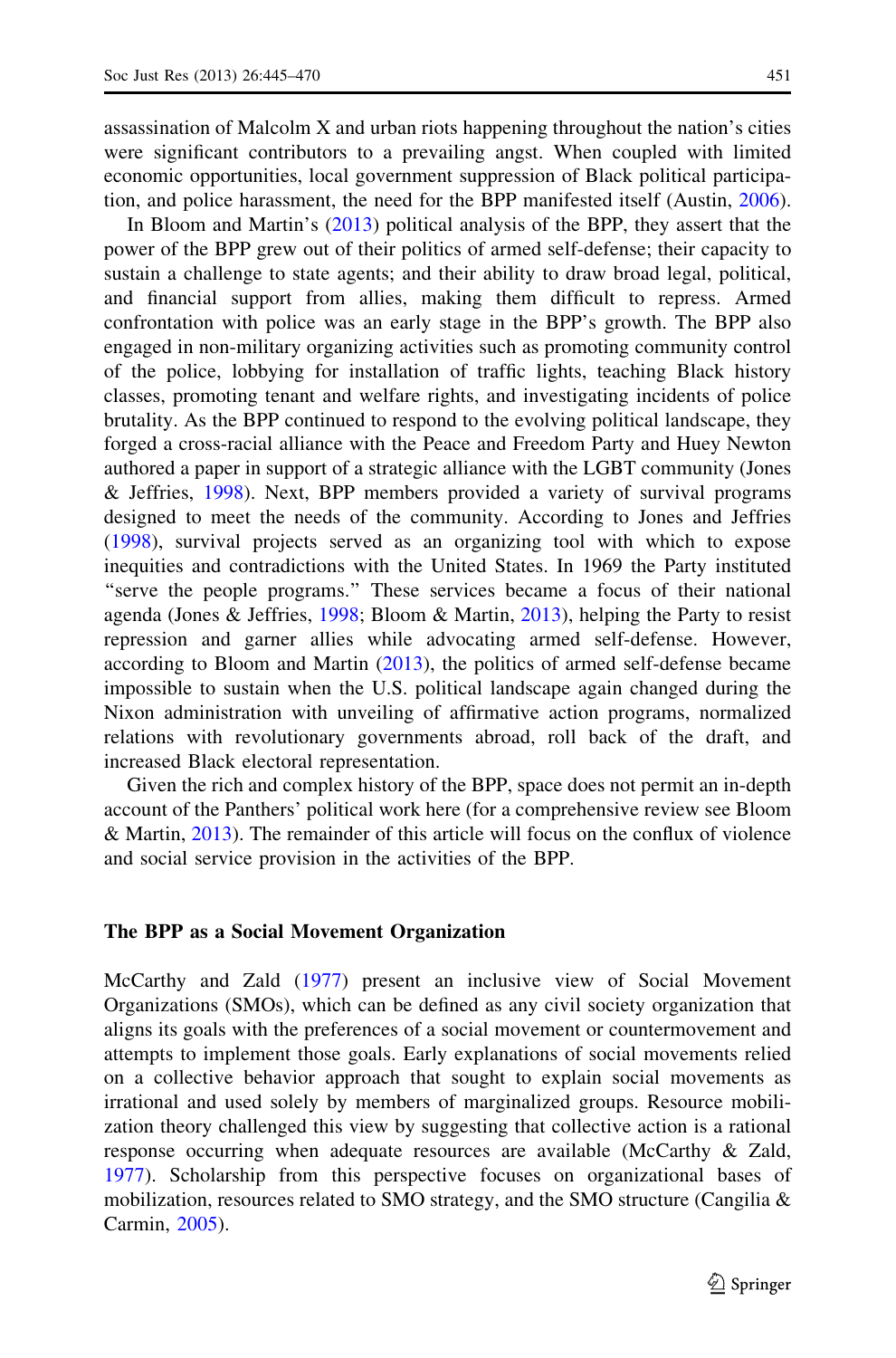SMOs or what Gamson ([1975\)](#page-23-0) calls challenging groups are special kinds of actors with a unique set of problems. They are located outside of the polity and lack resources otherwise available to political actors located in the polity. Thus, challenging groups are unable to draw upon existing relationships or vested interests available to other political actors. Instead, they must activate loyalty on the basis of mass support or bring allies to their cause, enabling them to enter the bargaining arena in ways favorable to protest (Gamson, [1975\)](#page-23-0). We argue that both the BPP's use of violence and their provision of health and social services provided an organizational basis for mobilization and activated loyalty, which allowed them to mount a challenge to U.S. government policy. Violent rhetoric influenced the BPP's growth by serving as a magnet for disaffected youth in America's ghettos (Austin, [2006\)](#page-23-0). According to Austin ([2006\)](#page-23-0), ''The political violence the Panthers symbolized made them extremely popular among those who had experienced—personally or to relatives, friends, neighbors—police brutality'' (p. 154.) At the same time, many of the people who volunteered in the BPP survival programs did not support carrying weapons but were adamant supporters of the party due to the real empowerment brought by the programs (Alkebulan, [2007;](#page-23-0) Murch, [2010\)](#page-24-0). The Party attracted thousands with its advocacy of community control of education, economics, and politics, and the survival programs attracted a ''different and more disciplined membership'' (Alkebulan, [2007,](#page-23-0) p. 28).

#### Violence in the Party

As a SMO the BPP presented a multifaceted challenge to the U.S. government outlined in the Ten-Point Party Platform (see [Appendix 1](#page-21-0)). This platform presented an ideology that would undergird the survival programs that would later be offered nationwide in local communities. Point ten discusses the Panthers' insistence that society meet the community's need for basis sustenance such as food, clothing, and housing. Yet it was point seven that was first addressed by the BPP; according to Jeffries ([2006\)](#page-24-0), the Panthers implored Blacks to exercise their Second Amendment Rights to bear arms to protect themselves from violence.

''Although the group almost immediately delved into teaching Black history, the importance of African culture, political awareness, and economic self-sufficiency, it knew none of this knowledge was useful without first securing Black bodies,'' explains Austin [\(2006](#page-23-0), p. 147). Point seven highlighted a request for an immediate end to police brutality and murder of Black people, a proclamation that was in direct protest against the police brutality taking place in the Black community and the U.S. government's failure to enforce civil rights legislation. As Austin notes, ''The civil rights movement had failed miserably in persuading the police that beating Blacks was a bad idea'' (p. 152). Baldwin ([2006\)](#page-23-0) explains that the BPP was able to conceptualize the U.S. constitution as giving legality to their armed struggle in manner similar to the colonial resistance to British occupation in the 1760s. She proposes that a ''reconsideration of the meaning and significance of the Ninth Amendment suggests a striking paradox: the militant and revolutionary demands of the BPP were legitimate, reasonable, and within the bounds of the U.S. constitution'' (Baldwin, [2006](#page-23-0), p. 78.)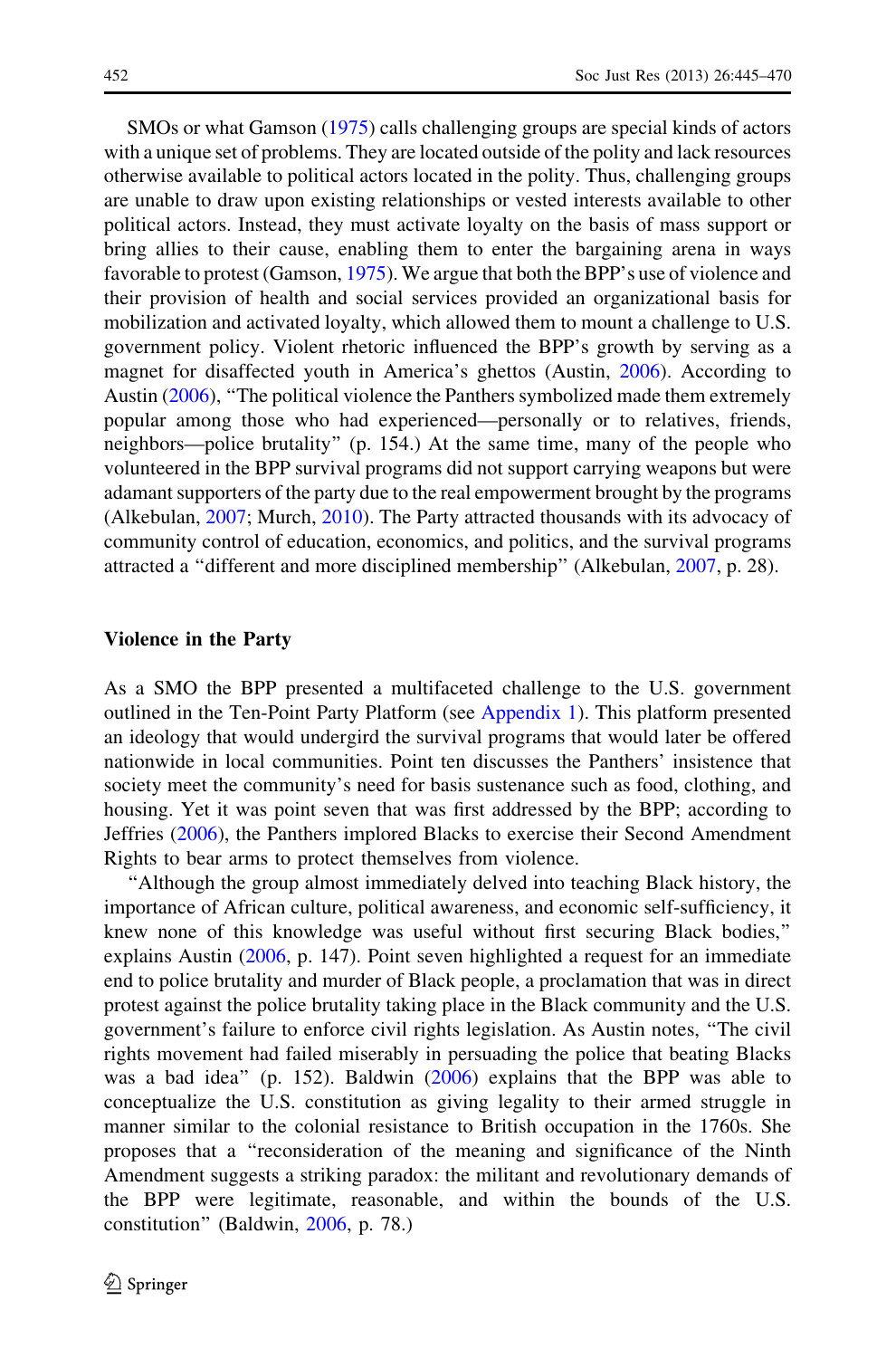According to Austin ([2006\)](#page-23-0), ''The primary thing to understand about violence in regard to the BPP is that much of it was rhetorical flourish'' (p. 112). Nonetheless, the BPP's paramilitary orientation included weapons training classes, close combat drills, guerrilla warfare propaganda, and armed confrontations with police officers throughout the nation (Jones  $\&$  Jeffries, [1998\)](#page-24-0). During the initial building of the organization, Huey Newton spoke about both political education and classes on the safe use of weapons for new members. Another example of paramilitary training is the work of John Sloane, who lived in the local community and had prior military

training. He was able to teach members field stripping and shooting of the M-1 rifle

(Seale, [1970/1991\)](#page-24-0). The BPP's use of violence was not irrational. Rather, it was intentional, though dependent on the changing social context as discussed earlier. Newton referred to the police as a military arm or occupying force in Black communities, and discussed failed attempts to organize civilian review boards to supervise the behavior of the police (Newton & Blake, [1973/2009,](#page-24-0) p. 127). Often Black Americans were unable to gain access to safe policing strategies, and so the BPP's initial defiance was aimed at the police (Austin, [2006\)](#page-23-0). People cannot defy institutions to which they have no access and to which they make no contributions (Piven & Cloward, [1977\)](#page-24-0), and in this case the police, acting as state agents, compromised the state's legitimacy. Black communities' inability to procure just community policing and their larger exclusion from the polity created opportunities for defiance. According to Gamson ([1975\)](#page-23-0), violence should be viewed as an instrumental act aimed at furthering the purposes of a group, and used when they have some reason to think it will help their cause. In Newton's memoir, *Revolutionary Suicide*, he explains that:

We recognized that it was ridiculous to report the police to police, but we hoped that by raising encounters to a higher level, by patrolling the police with arms, we would see a change in their behavior. Further, the community would notice this and become interested in the party. Thus our armed patrols were also means of recruiting (Newton & Blake, [1973/2009,](#page-24-0) p. 127).

The BPP's armed patrols were aimed at changing police behavior within the confines of the law, and they were a means of recruitment. A typical Panther recruit was a young adolescent still in search of adulthood who was likely a high school or college student (Heath, [1976](#page-23-0); Jones & Jeffries, [1998](#page-24-0)). Individuals who joined the Party were usually between the ages of eighteen and twenty-three, and those with some college training often became leaders. The BPP police patrols would translate into a sense of militancy that would resonate with Black youth. O'Reilly [\(1989](#page-24-0)) explains that most authors tend to describe the BPP's proclamations as threats or ''grandiose claims,'' but the Panthers self-consciously presented individuals and images whose revolutionary representation would provoke the possibility of radical social change by creating identification between the visual image and the viewer (Ongiri, [2010](#page-24-0)).

An additional way to understand violence and the BPP is presented by Singh [\(1998](#page-24-0)), who argues that the Panthers exercised Bourdieu's concept of symbolic violence, supporting the claim in three ways. First, the Panthers were a threat not only because they espoused willingness to engage in armed self-defense, but also more importantly because they challenged the state's monopoly on legitimate use of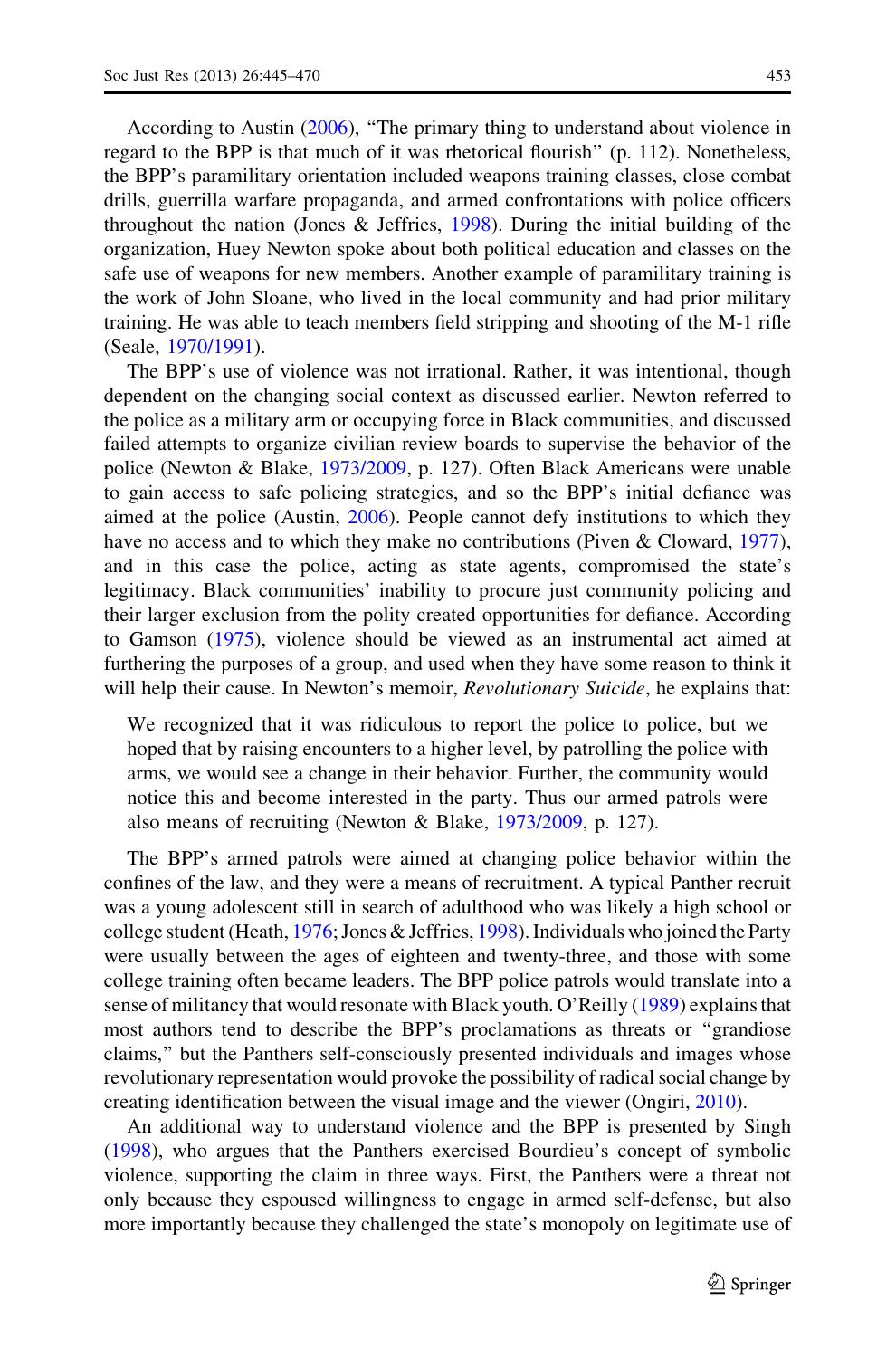violence. Next, by policing the police, the Panthers signaled the eruption of a nonstate identity into the everyday life of the state. Finally, by disrupting the official performance of the state through pursuing the political strategy of building foreign relationships with other revolutionary states (i.e., BPP journeys to China, Cuba, and North Korea), Singh [\(1998](#page-24-0)) argues that the Panthers were in fact a real threat.

In challenging the police the Party disrupted state functioning by employing disruption as a tactic of influence (Piven & Cloward, [1977](#page-24-0)). The impact of political disruption depends on electoral conditions, and given the widespread social change taking place during the period, the BPP's threat was significant. Piven and Cloward [\(1977](#page-24-0)) argue that protest movements are shaped by institutional conditions and not by the purposive efforts of leaders and organizers, meaning that strategies must be pursued that escalate the momentum and impact of disruptive protest. For the Black community police brutality was an institutional condition worthy of redress, and the disruptive protest of the armed patrols provided this effect.

To further explain the use of violence by SMOs, Gamson [\(1975](#page-23-0)) argues that it is not the weakness of the user but the weakness of the target that accounts for violence. He suggests that violence grows from an impatience born of confidence and rising efficacy occurring when hostility toward the victim renders it a relatively safe and costless strategy. Violence is best viewed as a special case of constraints which Gamson defines as the addition of new disadvantages to the situation or the threat to do so, regardless of the particular resources used. In the end unruly groups that use violence, strikes, and other constraints have better-than-average success in gaining acceptance for new advantages than groups who use no constraints but are subject to receive either violence or arrest. For the purpose of our argument aggrieved groups who challenge their social and political exclusion and are likely to face arrest or violence from their agonist are rational actors utilizing available means when they engage in constraints likely to confer acceptance or new advantages.

#### The Black Panther Party's Social Services

According to Jeffries and Nissim-Sabat [\(2007](#page-24-0)) there are three major voids in scholarly examinations of the BPP's activities: (a) the mundane grunt work done by local Panther activists has been lost in the literature; (b) there has been an overemphasis on the Panther's clashes with law enforcement, which resulted in a missed opportunity to showcase the substantial community programs offered by the Panthers at the local level; and (c) the experiences of rank and file members as well as less celebrated branches should be studied in a critical analysis which situates them in the larger context of the BPP as an organization.

#### Social Services

The BPP offered a wide range of health and social services as part of its survival programs, including free breakfast programs for school children and food aid for families; schools, adult education, and childcare; medical care, medical research, and ambulance services; cooperative housing; employment assistance; free shoes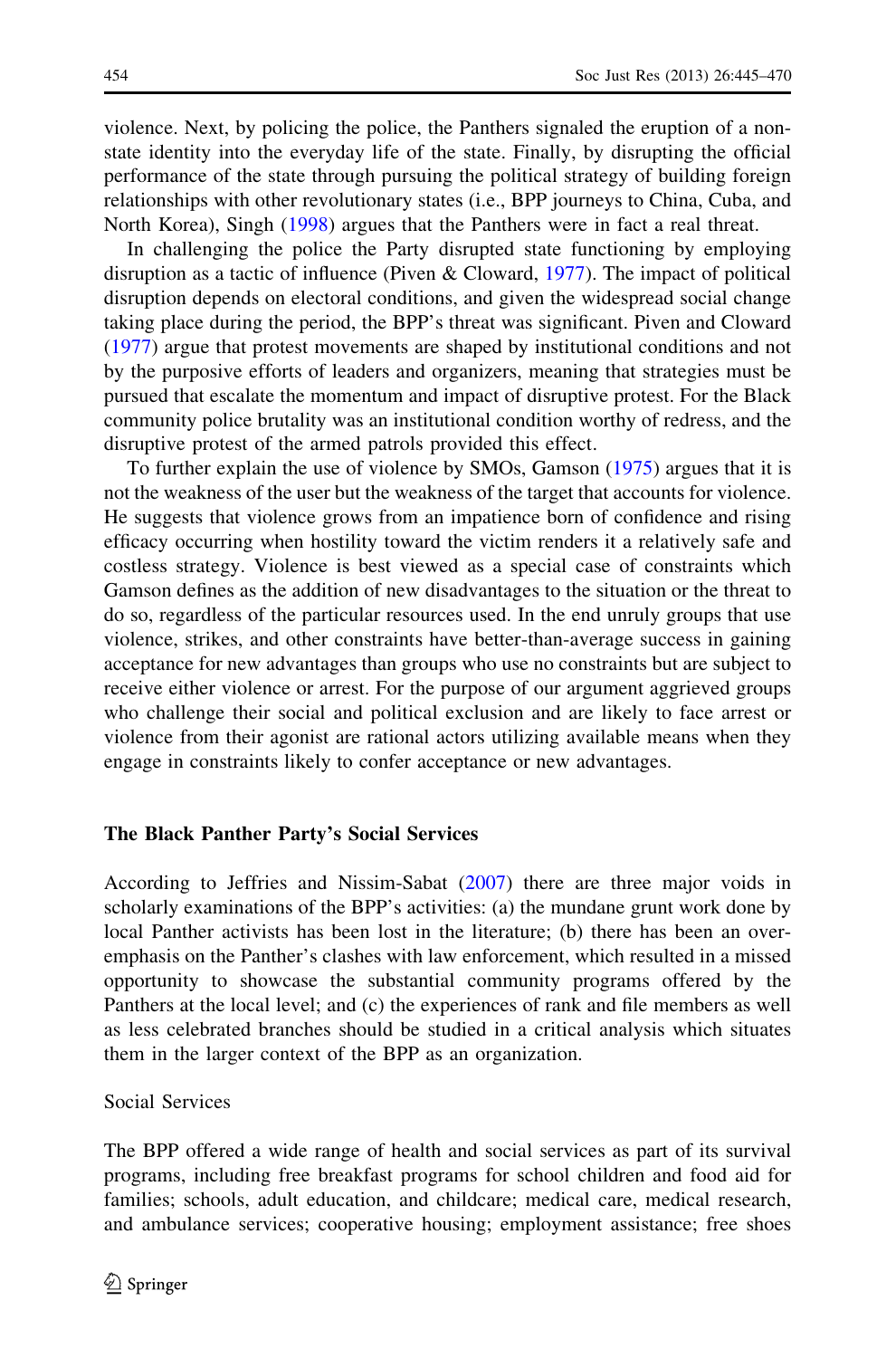and clothing; free plumbing, home maintenance, and pest control; and protective escort for the elderly (Alkebulan, [2007](#page-23-0); Hilliard, [2008](#page-24-0); Nelson, [2011;](#page-24-0) Witt, [2007\)](#page-25-0). One of the earliest academic accounts of social services provided by the Panthers is the work of Abron [\(1998](#page-23-0)), who explains how Party members understood that in order to maximize one's potential, personal safety, nourishment, and adequate health care were paramount. In more recent work, Jeffries' edited text Comrades [\(2007](#page-24-0)) documents the community works of the Baltimore, Winston-Salem, Cleveland, Indianapolis, Milwaukee, Philadelphia, and Los Angeles Black Panther Parties. Jeffries ([2010\)](#page-24-0) examines Panther activity in Seattle, Detroit, Kansas City, New Orleans, Houston, and Des Moines, detailing the construction of survival programs designed to improve the lives of African-Americans across the nation. Dyson, Brooks, and Jeffries [\(2007](#page-23-0)) and Dyson [\(2010](#page-23-0)) explains that the Panther's community survival programs provided a form of education that exposed America's contradictions and insatiable appetite for materialism at the expense of poor people. As Newton writes in To Die for the People, "So the survival programs are not answers or solutions, but they will help us organize the community around a true analysis and understanding of their situation. When consciousness and understanding is raised to a high level then the community will seize the time and deliver themselves from the boot of their oppressors'' (as quoted by Hilliard, [2008,](#page-24-0) p. 4).

### Methodology

This research utilizes a contextual-narrative design in an effort to add to the comparatively small body of research on service provision by groups who espouse a willingness to use violence. Our case study draws upon formal and informal interviews, visits to multiple sites of importance in and around West Oakland, California, and content analysis of video footage, narrative and personal accounts, and news articles published by the BPP. Eight individuals were interviewed who were former Party members and individuals who had received services from the BPP. These interview participants were guaranteed confidentiality as part of human subjects protocol. Videos analyzed included a documentary about Richard Aoki showing Asian involvement with the Party, and unreleased black and white footage showing students in the Panther Schools. In addition to reviewing scholarly accounts of the BPP, we examined multiple narrative and personal accounts by Party members, including books published by founder Huey Newton, and more than 100 articles published by the BPP in their self-published periodicals.

This analysis intentionally focuses on interviews, videos, news articles, and other documents that are generated by members of the BPP themselves, rather than items created by those without close links to the Party. This inevitably results in a biased body of data since the information comes from the movement's perspective. These sources may present a strategic account of the movement, and the Panthers' own news media is likely to propagandize on behalf of the Party. However, these sources are appropriate for our analysis for two reasons. First, mainstream media coverage of the BPP was overly focused on the Party's violent imagery (Rhodes, [2007](#page-24-0)), neglecting the health and social service work of the BPP (Nelson, [2011\)](#page-24-0). As Nelson ([2011\)](#page-24-0) notes of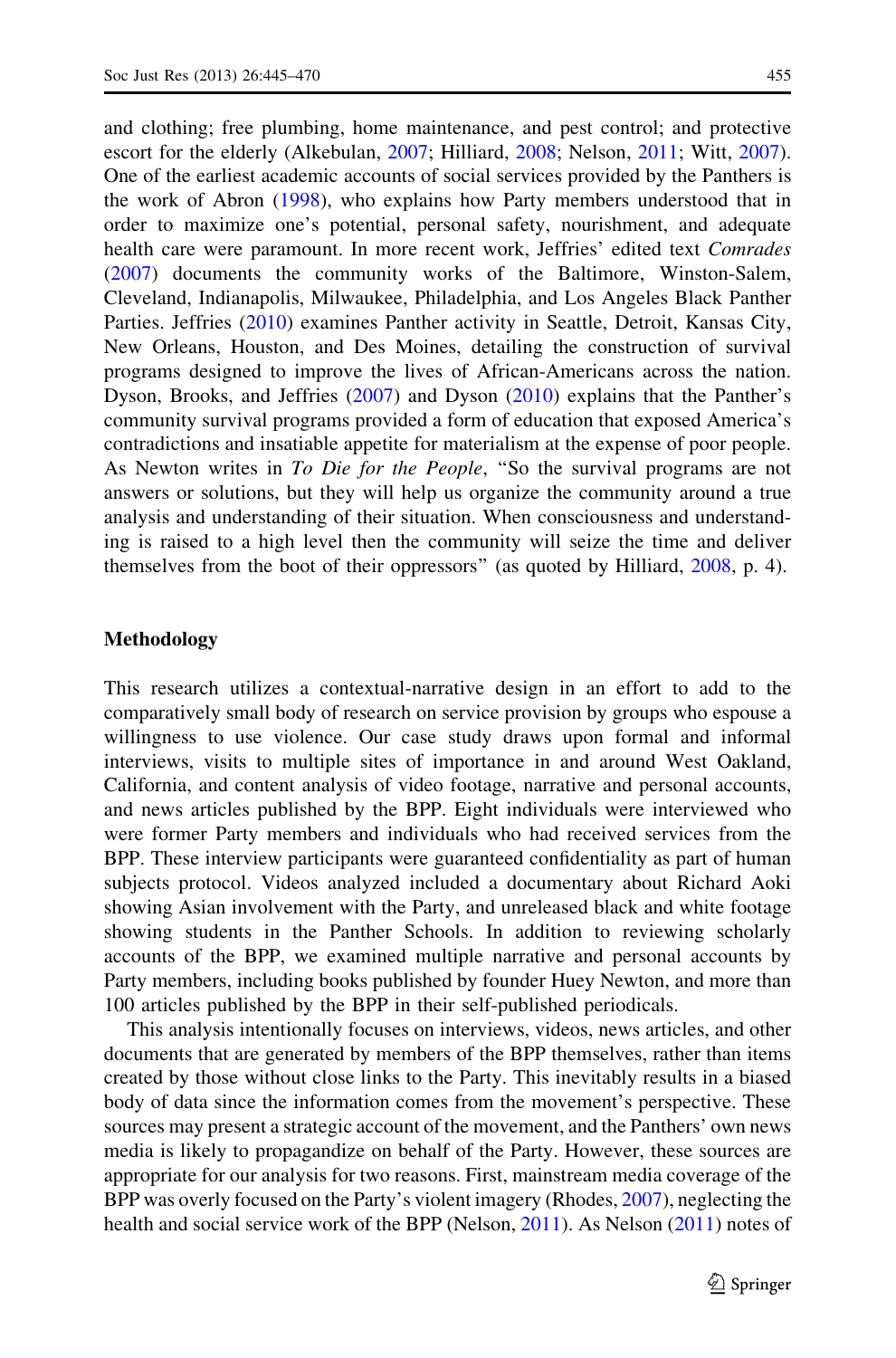the Party's self-published periodical the *Black Panther*, "the paper- even in its most propagandistic moments- provided the most complete record of the Party's healthrelated activities'' (p. xiii). Second, information that comes from the movement's perspective is appropriate for our analysis because it is exactly this strategy and propaganda we seek to examine critically. The literature on service provision by militant groups argues that service provision occurs primarily for strategic purposes with the intention of indoctrinating service recipients and recruiting them to engage in more militant activities. Analyzing these data sources created by those who were members of or closely tied to the party allows us to better engage with the question of strategic motivations. For an in-depth discussion of other media's coverage of the BPP, readers should see Christian Davenport's ([2010\)](#page-23-0) book Media Bias, Perspective, and State Repression, and Jane Rhodes' ([2007\)](#page-24-0) book Framing the Black Panthers.

Jeffries ([2006,](#page-24-0) [2007](#page-24-0), [2010](#page-24-0)) suggests that there has been too much focus on the Oakland organization and not enough exploration of the community programs carried out by local BPP chapters nationwide. While we were able to draw some information from southern California, we acknowledge that our examination is also heavily Oakland based. We strongly agree that a focus on the Black Panther organization outside of Oakland, such as the work of Witt [\(2007](#page-25-0)) and Jeffries ([2006,](#page-24-0) [2007,](#page-24-0) [2010\)](#page-24-0) is needed and valuable. However, we also believe that the Oakland BPP is not fully understood, and for our purposes, the Oakland organization offered an abundance of rich data not necessarily available at other sites.

### Community Services as Recruitment in the BPP

As we mentioned earlier, one construction of social service provision by organizations that engage in violence is that these organizations provide services as a tool to increase support for their activities from members of the community at large, and to recruit individuals to fight for their cause. The idea that services may serve as a tool for recruitment was neither alien to the Panthers nor to local government officials according to this account in the Panther's self-published periodical The Black Panther,

Once the program was under way, however, we did receive a visit from an official from the Los Angeles County Human Relations Board. He suggested that he was merely checking the breakfast program out in terms of legitimacy; that is, whether we were feedings kids because they were hungry, or because we wanted to ''indoctrinate'' them with Panther ideology (Southern California Chapter, Black Panther Party. June 14, 1969. P.3)

Ironically, in the same article the authors discuss the value that the breakfast program has for educating students about the Party's ideology, and the students' potential for fueling the movement in later years.

The children we feed are beautiful and really relate to the breakfast and to the Party. They want to know all about Huey, Eldridge, Bunchy, and John and the party and its programs. They wear our buttons and ask about the paper daily. They energy and enthusiasm they show after breakfast when we occasionally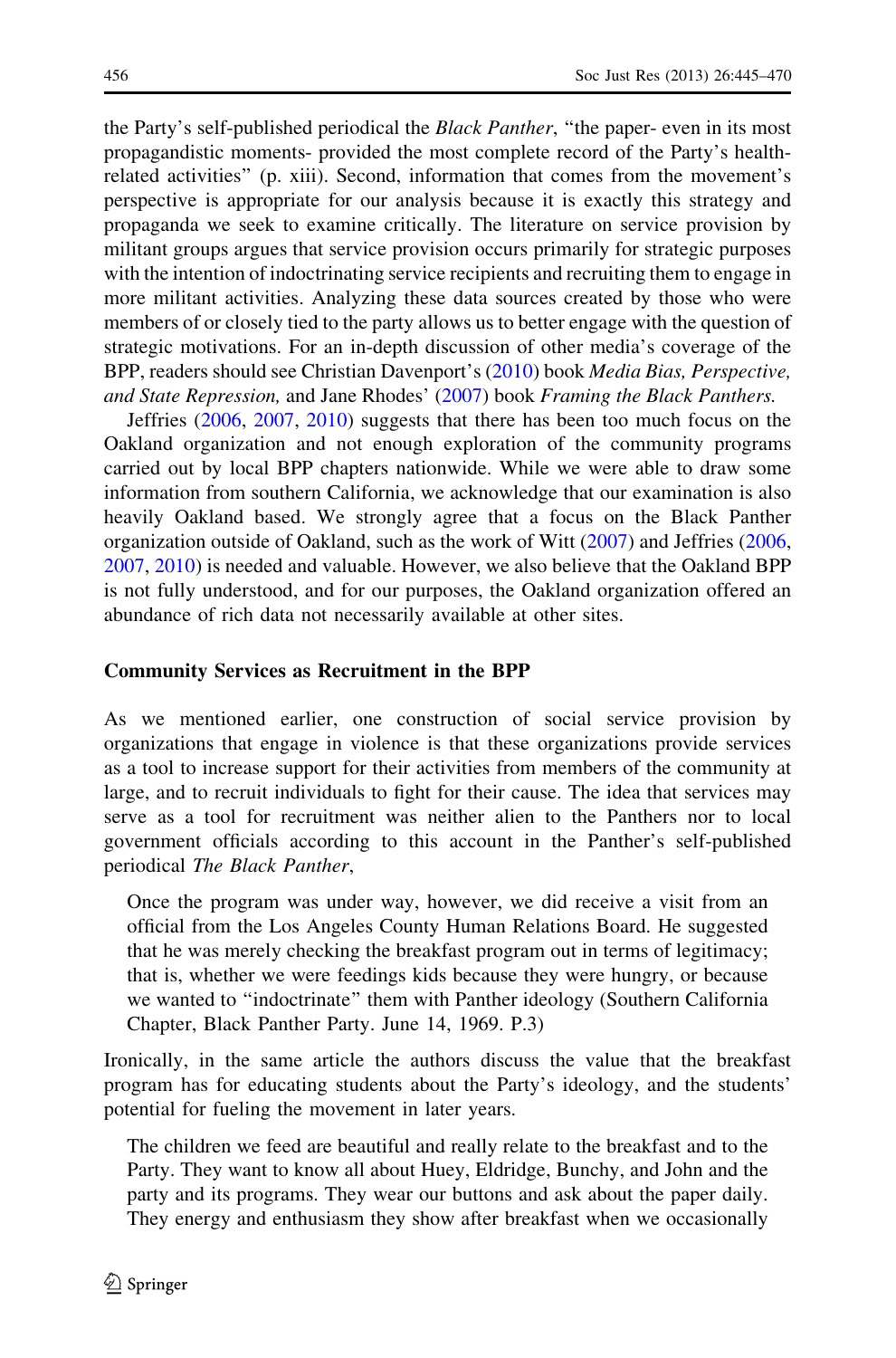drive them to school makes us appreciate "that if it weren't for Huey, there wouldn't be Free Breakfast for Children.'' THE YOUTH WE ARE FEEDING WILL SURELY FEED THE REVOLUTION. ALL POWER TO THE PEOPLE (Southern California Chapter, Black Panther Party. June 14, 1969. P.3)

In their writings, BPP leaders are clear about the role they believe their survival programs will have in generating an almost Freirean consciousness-raising among service recipients regarding oppression, injustice, and the need for revolution. This dynamic is well-documented in Nelson's ([2011\)](#page-24-0) book Body and Soul: The Black Panther Party and the Fight against Medical Discrimination, in which Nelson explains that an individual who visited a BPP-operated health clinic might also be encouraged to attend a political education class discussing the writings of thinkers like Franz Fanon. The link between the survival programs and political awareness is apparent in the organization's imagery and publications. At the bottom of Fig. [2,](#page-13-0) for example, we see a young boy checking into receive free breakfast before school. Above, we see the same boy pointing to an image of Black Panther members holding guns, making it clear that revolutionary imagery and ideology is available to students receiving food from the free breakfast program. Both of these images appeared next to an editorial about the BPP's free breakfast program, and the publication of the images next to one other seems to indicate that the Party wants to advertise the political education of youth who participate in its social programs. In fact, in Fig. [3](#page-14-0) we see that several months later the Party uses one of the images again on the front page of The Black Panther, overlaying the image with text stating, ''Youth makes the revolution,'' and ''Liberation schools revolutionize the youth.''

Images combining social programs, political orientation, and militant ideology abound. A typical example would be Fig. [4,](#page-15-0) a poster with drawing of a female recipient of free food and free shoes that also promotes specific political candidates. Of course, politicians of all stripes capitalize on their ''good deeds'' to gain political support. Such activity does not necessarily characterize a utilitarian strategy of coercing support from people who are dependent on one's programs. For example, President Obama, who certainly hoped to gain some political points from the Supreme Court's upholding of the Affordable Care Act, certainly was not operating under a strategy that assumes those with newly realized access to healthcare would feel forced to vote for him or fear losing health benefits. However, this example also illustrates the power of sole service provision. In a community neglected by the state where residents have few options and opportunities, service recipients may feel a different degree of pressure to participate in the political or militant activities of their providers. The extent to which BPP service recipients felt such pressure cannot be truly understood until research is conducted with a large sample of former service recipients.

Still, the evidence of coercion in an explicit form, as opposed to more typical political activity, appears weak. Stated differently, there is a difference between providing services solely for the strategic purpose of gaining support, and happening to generate support because you provide needed services. In our assessment, evidence indicates the Panthers fall more so in the latter category. When asked if the Party offered services in order to increase its membership, one former Party member describes it thus: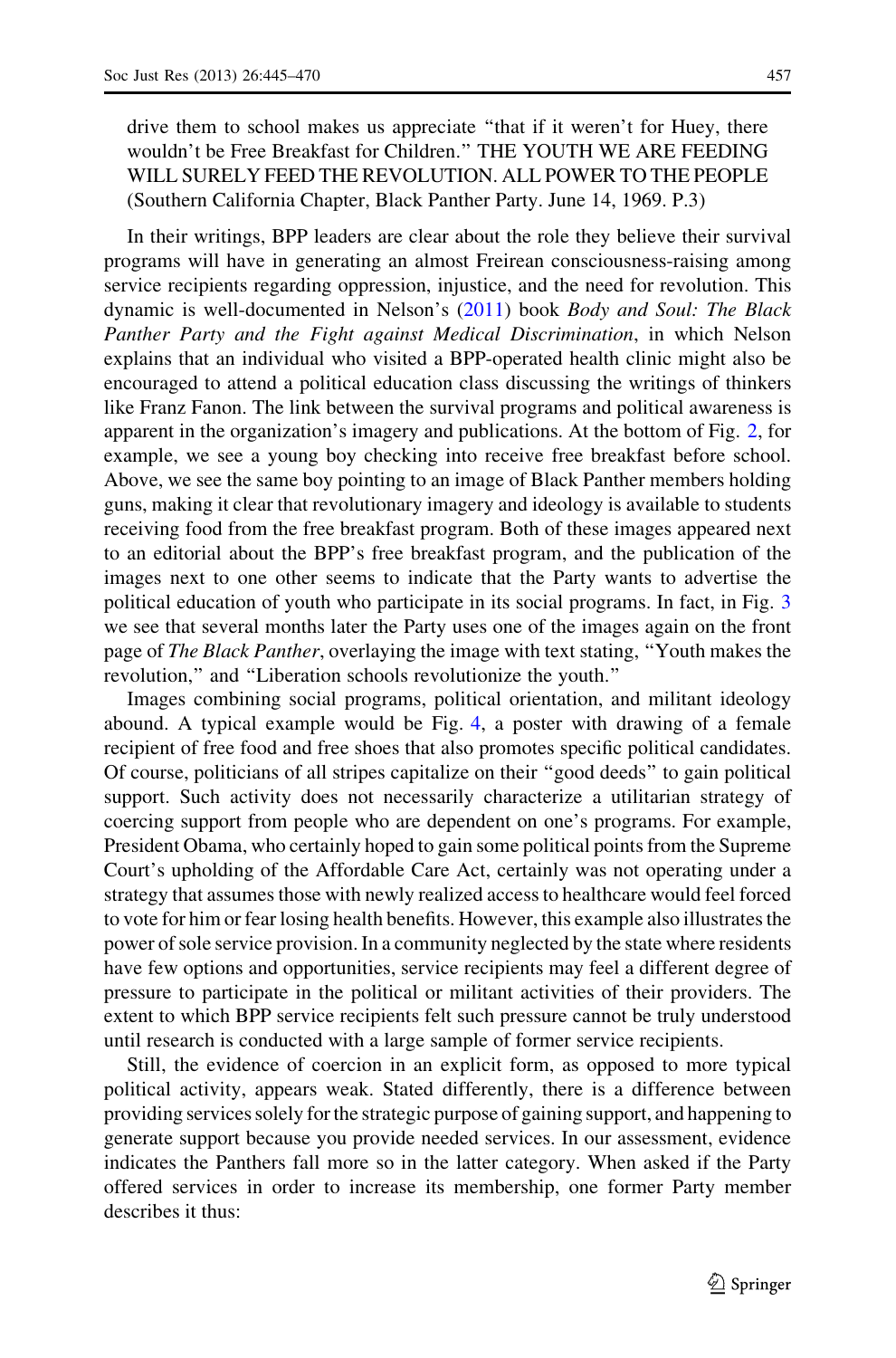<span id="page-13-0"></span>Fig. 2 Lil' brother checking in for breakfast. From: April 27, 1969, The Black Panther, Vol. III No. I, p. unknown



From: April 27, 1969, The Black Panther, Vol. III No. I, p. unknown

That is the goal of any organization; you want your organization to grow. For example, before Coke introduced Coke Zero they assumed that they already had a superior product in Coke, but they still had to promote Coke Zero and now Coke Zero is surpassing Pepsi. Coke's media campaign, commercials, and propaganda to sell Coke Zero worked. The BPP was similar, they had a product and they felt that if you taste some of this product you would like it. So they tried to promote their product. There is nothing wrong with that…the masons do it all the time! The BPP had a product that they thought would benefit the black community and would represent black people. And they did have a good product, but they didn't realize how much power the government had to stop them. So going into a program primarily of caring for people and love, then having the government say that they are militant organization, kind of contradicts what their purpose is.

In fact, when interview participants provide evidence of having been ''recruited,'' they have been recruited to doing community service. As one former BPP service recipient explains,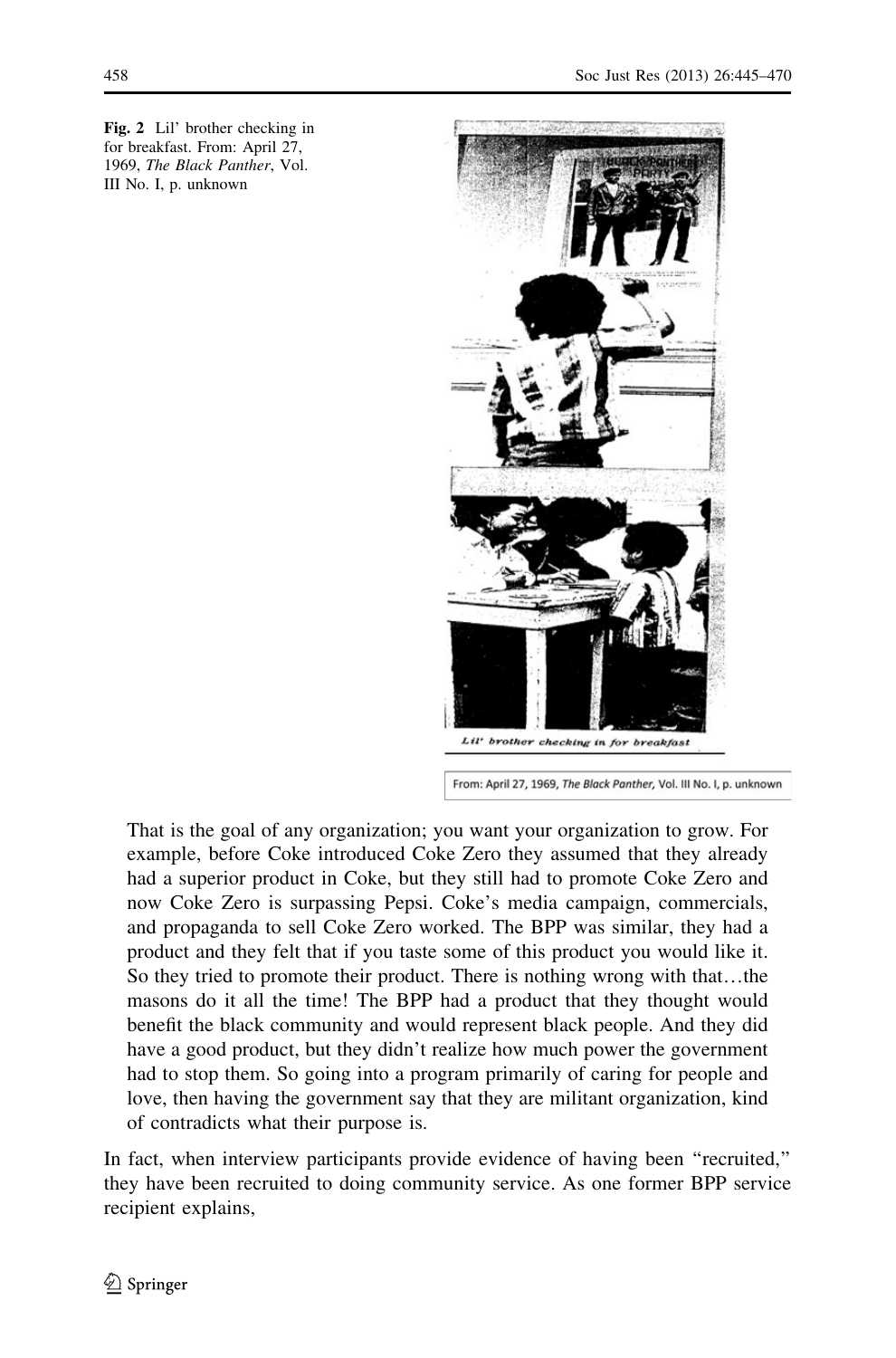<span id="page-14-0"></span>Fig. 3 The Black Panther. From: August 2, 1969, The Black Panther, Vol. III No. 14, p. 1



From: August 2, 1969, The Black Panther, Vol. III No. 14, p. 1

I wouldn't be the person I am today if I can't go back and see the values that were instilled in me. I mean, I got a militant side, but I feed people every day at the school. I go and buy 4 or 5 cases of Top Ramen because the kids do not eat at the school. It's kind of a microcosm of what the BPP was about, but I know that sometimes this is the first thing that they ate since lunch time yesterday. Even now, students are dependent on free breakfast and lunch because their families can't afford to feed them.

# Social Problems as Oppression: Social Services as Revolution

What seems prevalent in the data we have gathered is evidence that social services are not used as a utilitarian tool of recruitment, but rather are constructed by the community and the Party as a form of activism, not unlike political activism and violent activism. We find a fusion of concepts of violence and services as two means of reaching similar ends. Craig Rice writes in The Black Panther,

The Panthers held to a very detailed agenda that embraced a militant-style defense of the minority communities, not just against the U.S. government as was promoted by the mainstream press, but against all negative forces in the world. They promoted self-defense against hunger, self-defense against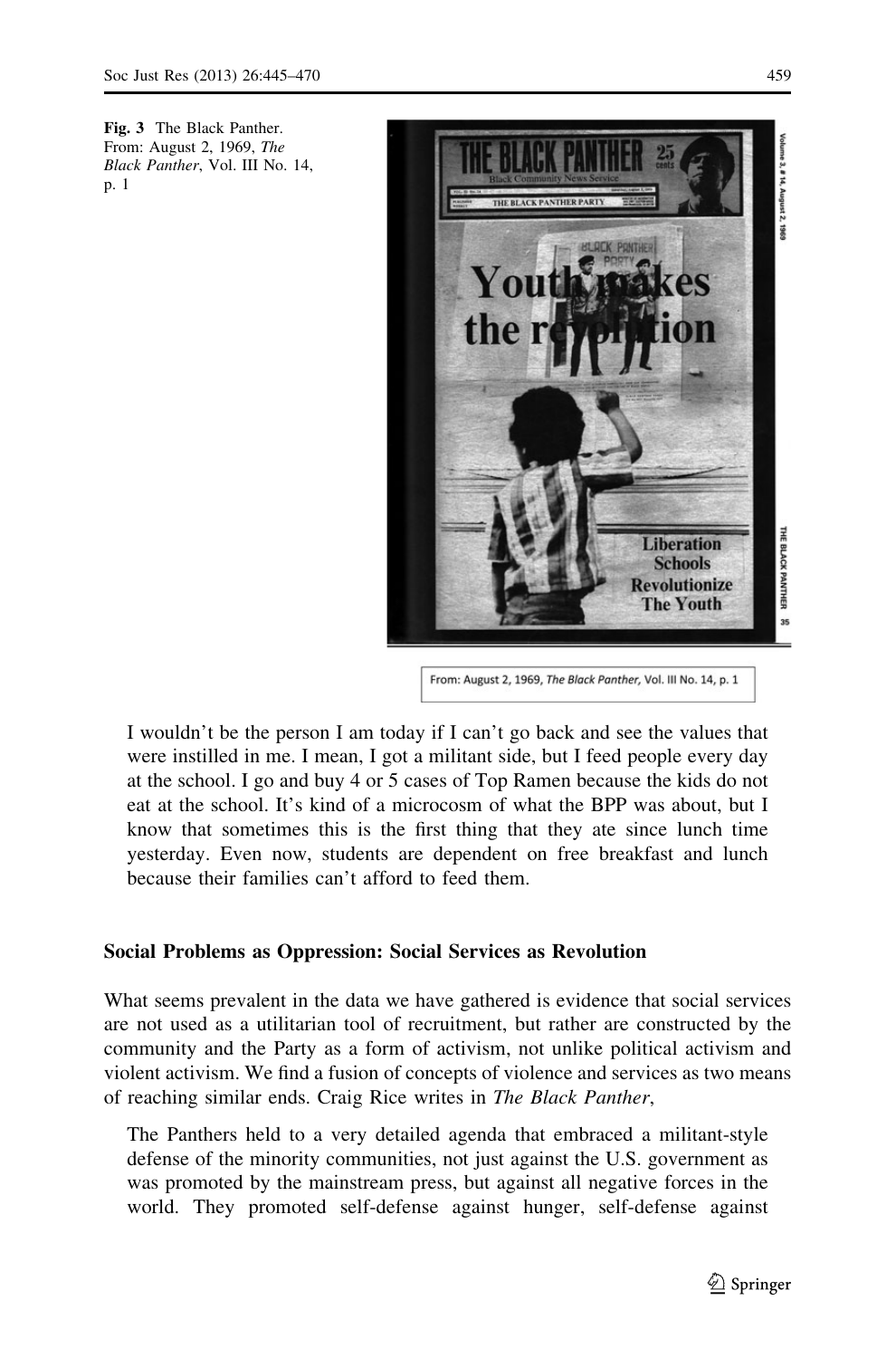

<span id="page-15-0"></span>Fig. 4 The Black Panther. From: May 27, 1972, The Black Panther, Vol. 8 No. 10, p. 77

From: May 27, 1972, The Black Panther, Vol. 8 No. 10, p. 77

addiction, self-defense against poverty. They established programs to address critical issues like the breakfast program for school children and the free health clinics, and gave a voice to those who had never been heard before. It made us think and see in a panoramic vision (p. xvi–xvii.).

This theme of self-defense is ubiquitous in BPP depictions of social services, political activity, and militant activity alike. As authors of the The Black Panther note in an article seeking volunteers for the free breakfast program, ''Hunger is one of the means of oppression and it must be halted. POWER TO THE PEOPLE.'' (Sunday April 27, 1969, p. 3). In fighting social problems, the Panthers and their communities saw the Party as fighting a state that at best neglected the community and at worst, oppressed and victimized the community. Caring acts of service provision are framed as radical, openly referred to as a step in the process of revolution, as seen in this text following a list of services provided by the BPP in The Black Panther:

All these programs satisfy the deep needs of the community but they are not solutions to our problems. That is why we call them survival programs, meaning survival pending revolution. (*The Black Panther*, April 5, 1975. P. 27)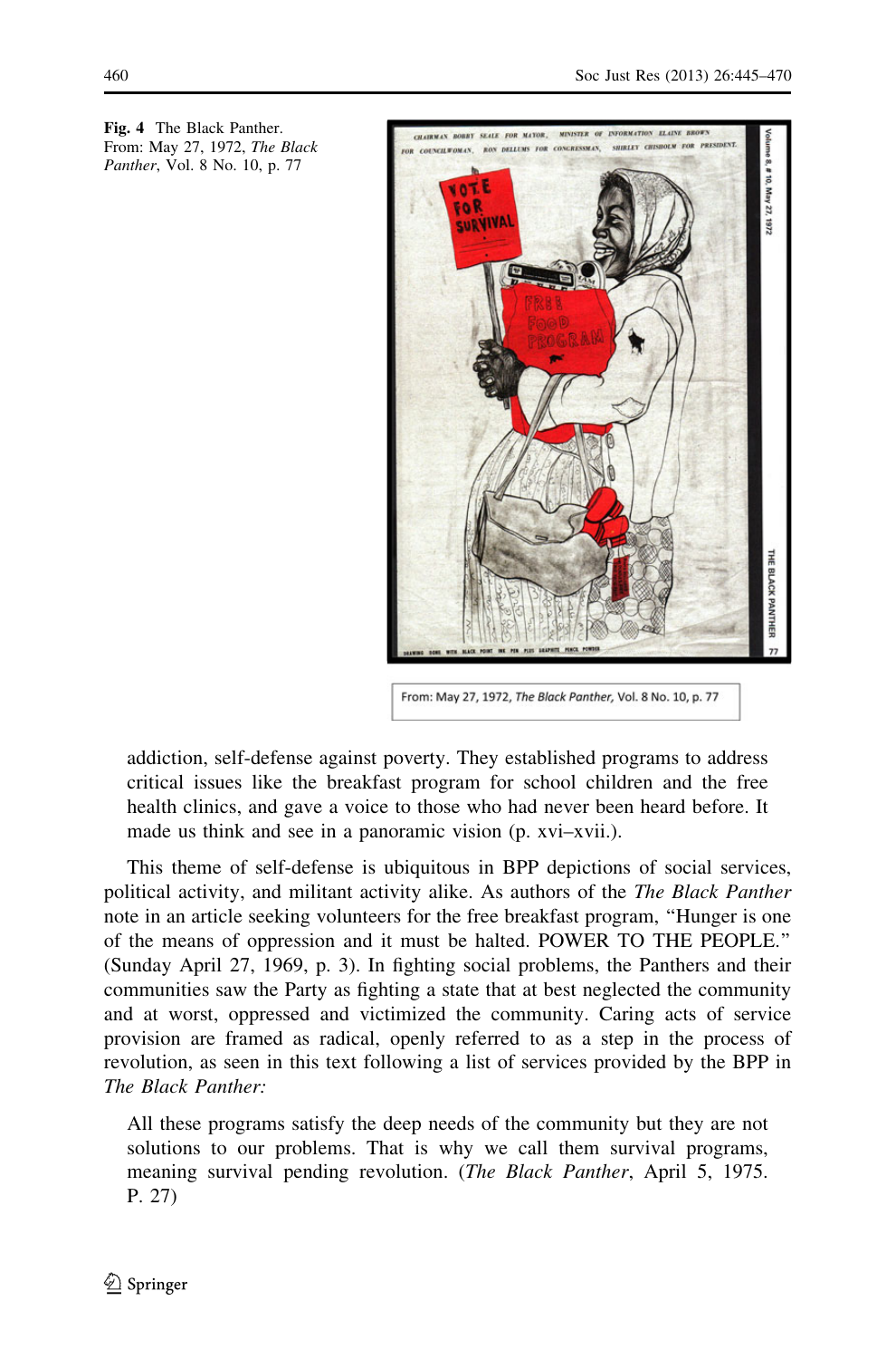Social services are portrayed as a tool that can build the strength necessary to survive and overthrow the current state, and then build a better one. The depiction of basic services such as food provision as integral to the revolution can be seen in the excerpt below.

These Breakfasts include every nutrient that they (the children) need for the day. For too long have our people gone hungry and without the proper health aids they need. But the Black Panther Party says that this type of thing must be halted, because we must survive this evil government and build a new one fit for the service of all people. (The Black Panther, April 27, 1969, page 3.)

Similarly, acts by armed cadre that an outsider might frame as militant are viewed by the community as acts of kindness and love. Consider the following story told by an interview participant:

I can remember personally that it was a big white cop named ''Big Red.'' He came in and kicked in my mom's door looking for my dad…I was probably 7 (years old) when they kicked in the door. Then no less than ten minutes later there were about 15 Black Panthers that came to take pictures of the door. They had weapons back then and it was okay to carry weapons as long as they weren't concealed. From that point that's when I saw it as an organization that was really helping the community because they would march from Peralta Street down to the Village all the time to handle the needs of the community.

The Panthers were a presence that helped this interviewee gain a sense of safety as a child. Feeling safe in the community in which you live is pertinent to sound mental health, especially during a child's developmental years. Safety is the second step on Maslow's hierarchy of needs; however, it has been argued that it could be considered as a primary basic need. This may in part explain why, although the tenpoint program as a political statement did not address police brutality until point number 7, in actuality patrolling the police was one of the first programs undertaken by the BPP. This point is further explained by a former BPP service recipient,

Most of the police did not live in the community in which they worked. They do not know our culture and they treated us like we were less than human. Black people really needed to stand up for themselves and I think the BPP encompassed all of that. It gave us power; it gave us a sense of pride, cultural pride, and sense of community. With all of those aspects the bonus was that we knew we had somebody to protect us.

The need for protection was a reoccurring theme for some residents as encounters with the police became a part of daily life. This story told by a former BPP service recipient captures the everyday ''ordinary'' acts that may be taken for granted in communities untouched by the effects of poverty:

The BPP helped people to feel a sense of pride and belonging. Here is an organization that would fix doors and windows. The stuff that we saw them do was totally different then how they were portrayed in the media. In the Village one weekend we had a stage built. The Party had singers and performers come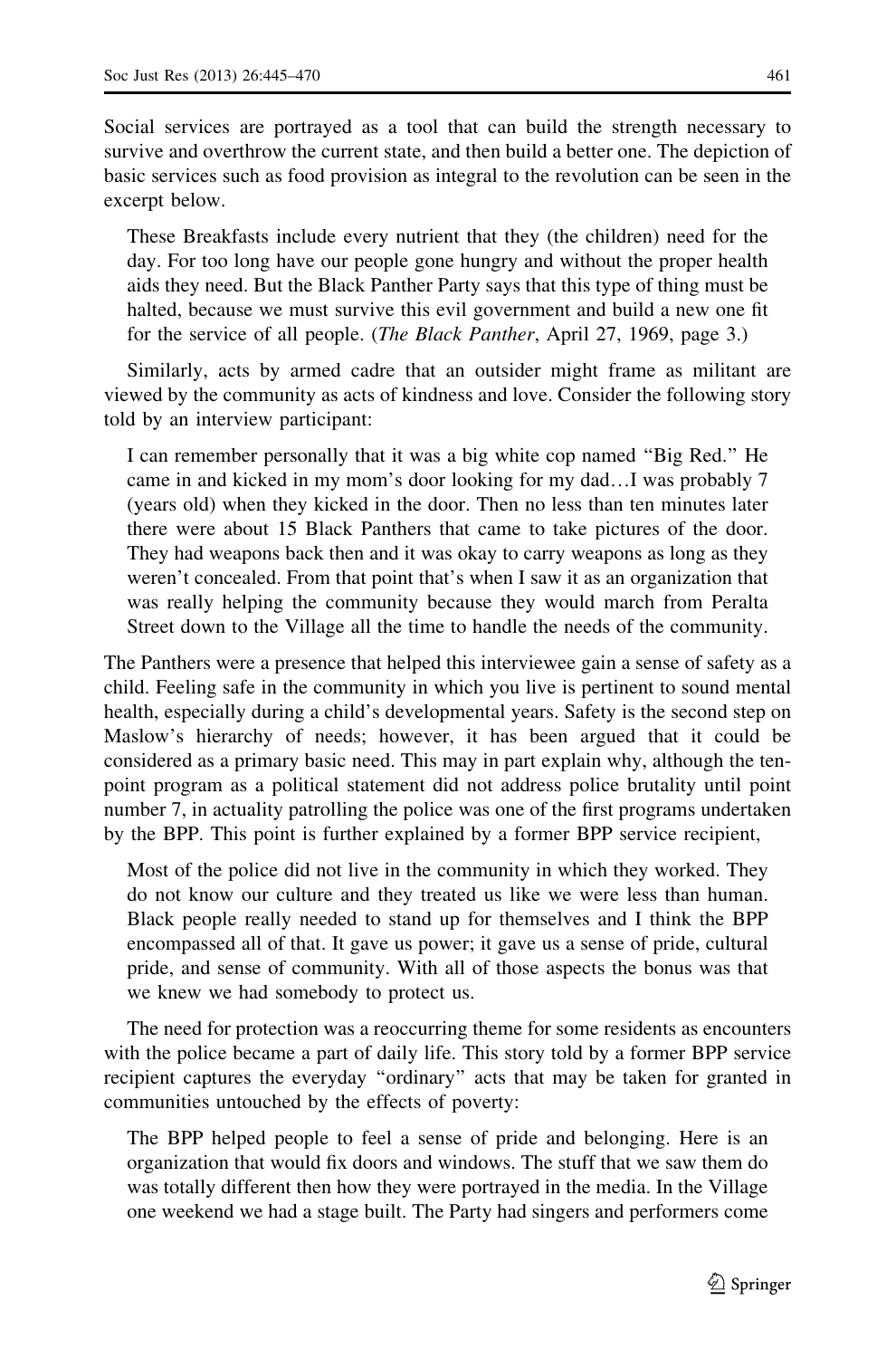into the community to put on a show. Then one time they got a couple of buses and took us all to the beach. They were doing stuff in the community that we never expected. We stayed in West Oakland; we never really got out of the area. Not until I was grown did I know the world was bigger than west Oakland. Not too many of us can say that we've been out of California.

Accounts of generosity, service, and violence are interwoven with one another in service recipients' narratives, as integrated and congruous parts of the same story,

We would walk from the Village right across the street and eat breakfast. The breakfast was hot food: bacon, eggs, and grits. We were eating nice. And then you look around and you see leather coats everywhere. …The breakfast program. There were times when my dad used to get up early in the morning and head out. I did not know where he was going but he would have on his Party Uniform and be gone. As I got older they started having a lot of activities at Bobby Hutton Park. We used to walk from here go to the park and go swimming…Back the other way was the railroad. The older guys used to go hit the trains and it was crazy sometimes because the train used to pull up and somehow the doors on the train would be open and people would find weapons. It makes you wonder how a train carrying weapons just be open and people would just take the weapons. In hindsight, looking back it was a set up to steal the weapons.

The BPP used multiple ways to discern the needs of the community. Information could be gathered and shared by promoting community events. The needs of the community were also explained through everyday exchanges with members and individuals in the community. In this story, a former Party member describes how they assessed the needs of the community:

In surveying the community we were able to discern what people needed and people would tell you what they needed. Sometimes it was far-fetched and sometimes it was common sense stuff. Just like the breakfast program. Why did we have to be the ones to start the breakfast program? There was people way before us doing this but we merged education and nutrition together. Why didn't anyone else do that? There was no self-interest in that because it was dealing with black people. Why didn't the government deal with sickle cell anemia before the BPP? Because there was no self-interest in that. There was no self-interest in having free medical clinics. We had free medical clinics for the community, we did not ask you who your daddy was, or if you have the same last name as momma, or how many people were in your family. If you were hurt or injured you would come on down to the clinic as we had nurses, doctors, who would treat you if they could, and if not, we had a referral service. So out of the 11 free medical clinics, there are two still open to this day: Seattle Washington and New Orleans are still serving the community to this day.

In contextualizing the experiences of these interviewees, we have an additional lens to see the ways in which poverty and oppression touched communities as well as individual lives. The BPP created a multi-structured format to address the unique problems of a marginalized community. These narratives capture the essence of the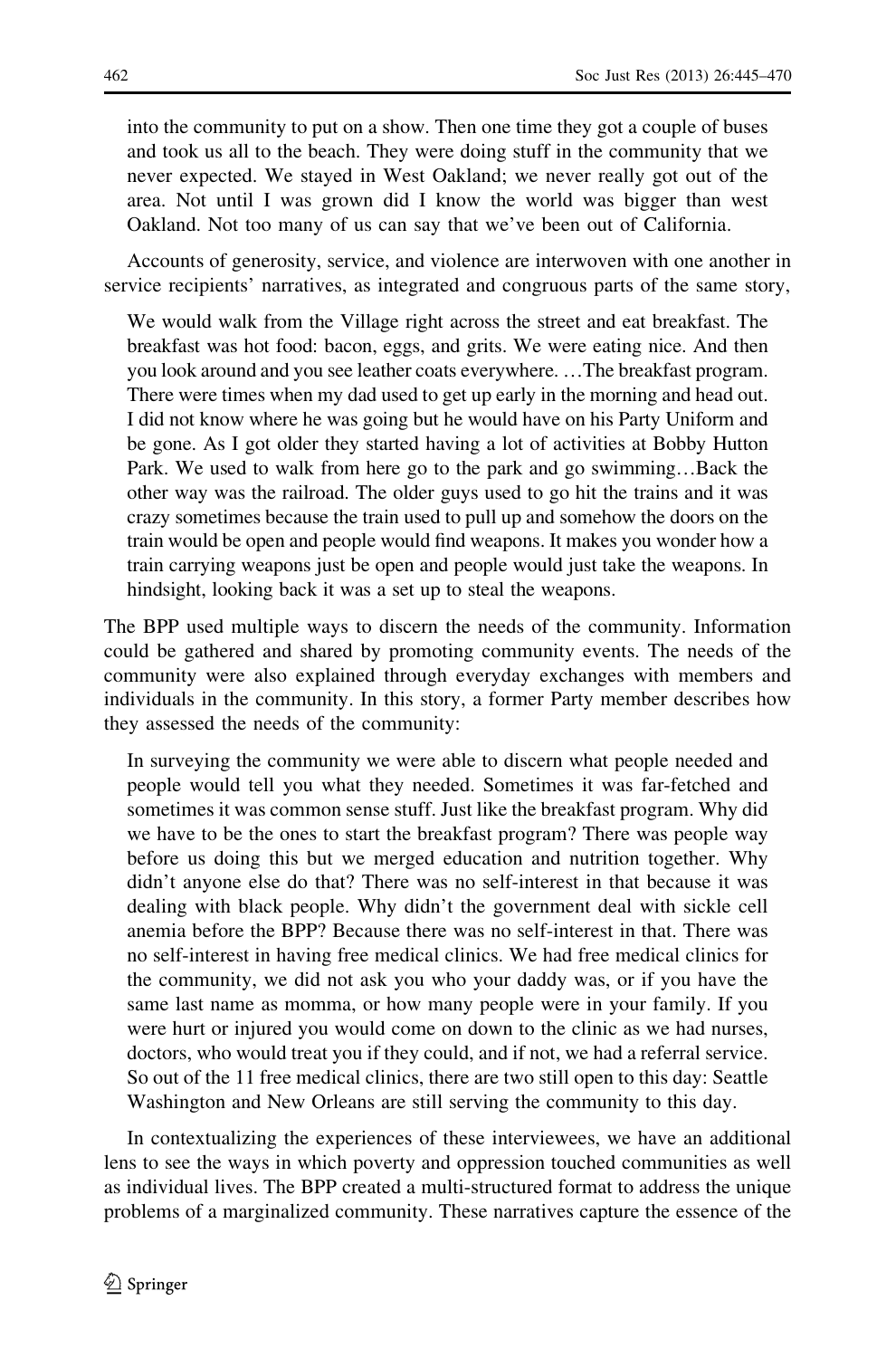Party's ability to impact individual lives in a meaningful way. This is evidenced by those who joined the Party and found a sense of purpose, and also those living in the communities who may have benefited simply from not having to worry about where their next meal would come from. In the shadow of the complex historical analysis, individual needs are often lost; yet, it is these individuals who make up the history, society, and organizations that we study and write about.

# Government Failure: Service in the Context of State Neglect and State **Oppression**

Weisbrod's [\(1977](#page-25-0)) theory of government failure is an oft-cited explanation for the rise of non-state service providers. This theory is an extension of economists' discussions of inability of markets to supply sufficient public goods, with ''market failure'' often cited as the chief explanation for the emergence of government. Weisbrod [\(1977](#page-25-0)) follows upon this by explaining that while government meets the median voters' demands for public goods, in communities with a diversity of preferences (particularly minority communities), a large number of demands for public goods will remain unmet (Rose-Ackerman, [1996\)](#page-24-0). This ''government failure'' causes non-state actors to emerge in order to supply these goods and services (Weisbrod, [1977\)](#page-25-0). In a context of state neglect and even state oppression, one can imagine this gap would lead to nonstate actors emerging to provide goods and services needed by the population. The importance of state neglect and state oppression in the Panther's service provision is often described in the Party's writings.

The absence of police protection and the presence of police oppression is a common theme reported in relation to provision of services by the BPP. In a story about the Seniors Against a Fearful Environment (S.A.F.E.) program, the authors report,

On the days that seniors go to the banks to cash their social security and pension checks, they are sometimes mugged. Since the police department does not do its job, we have initiated S.A.F.E. …When seniors asked the Oakland Police Department for more protection, they received only suggestions: ''Walk closer to the curb, away from buildings.'' Recently, the Oakland City Council gave the police department over 455,000 for another police helicopter that will patrol the city from the air while senior citizens are being mugged on the ground. These acts show the gross unconcern the city government has for the aged. (The Black Panther, Dec. 16, 1972. p.3).

The prevalence of police abuse and brutality is cited repeatedly as the impetus of the BPP taking up arms, and the arms are depicted as allowing the Panthers to provide an additional service of protection. One former BPP member explains,

The BPP did not start primarily because of police. From what I remember, the BPP started out of necessity. …The BPP set out to help blacks. Where the militant part came in was when they found out that it was legal to carry a weapon as long as it was not concealed. They took that and ran with it. If you have ever held a gun in your hand there is just so much power you get. … You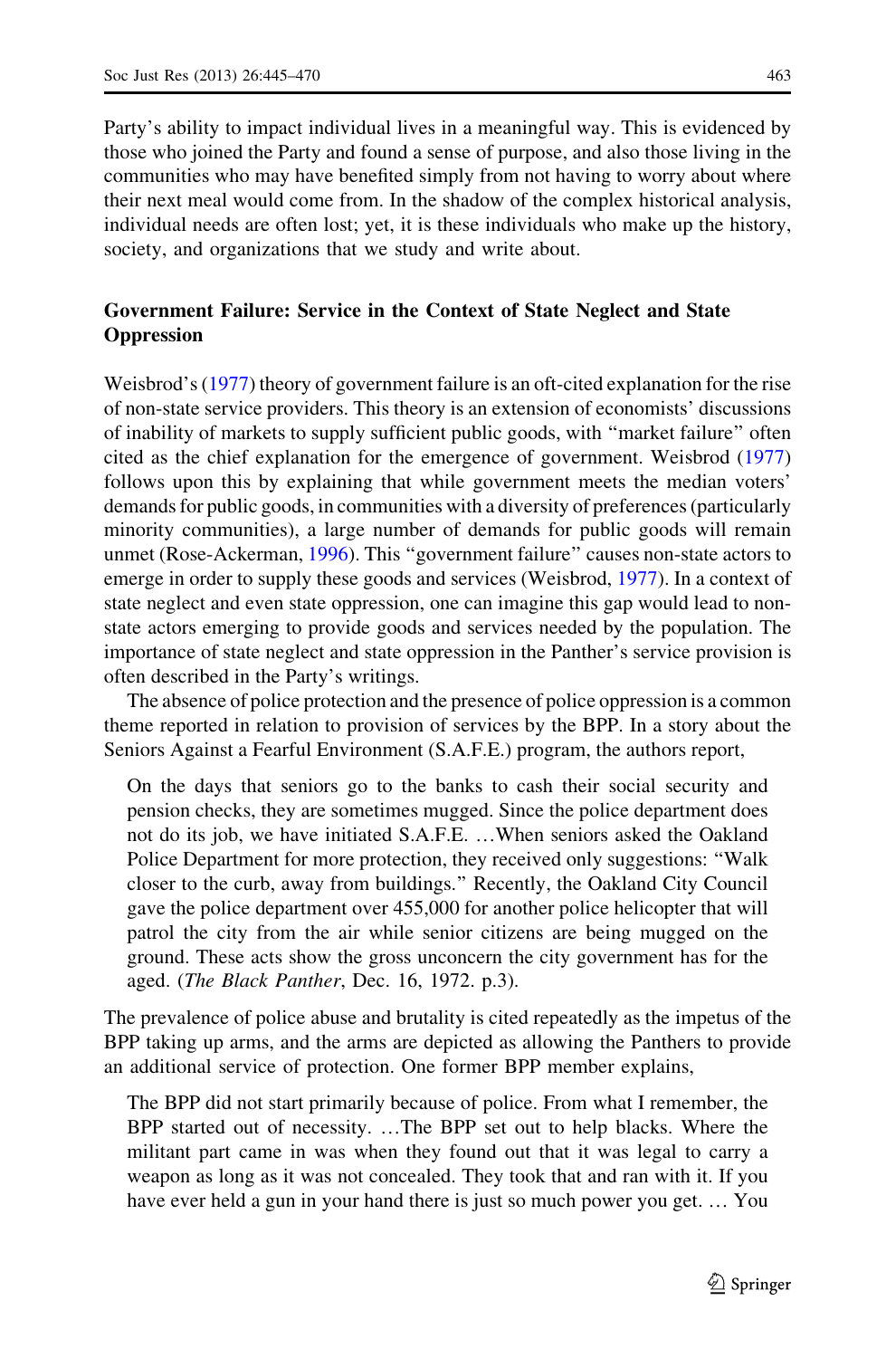start thinking about who was messing with you, whoever did you wrong…this is the equalizer. I think that was how the BPP looked at it, as an equalizer. The weapons were not an excuse to go and blast people, but need be we have something to make us just as equal as the police. They were causing harm to us so the BPP marched around with their weapons out to let the community know that they were protected.

Panther reports about other types of service provision that are also replete with accusations of government neglect. In an appeal for volunteers for the school breakfast program, authors write, ''The Board of Education should have had this program instituted a long time ago. How can our children learn anything when most of their stomachs are empty?'' (The Black Panther, Sunday April 27, 1969 p. 19). An former BPP member interviewed reports, ''For example, we tested over a million black people for sickle cell anemia. The government had been aware of the disease but did nothing about it.'' Similar examples abound. In a scathing critique of the public education system, the Party reports,

The (Intercommunal Youth) Institute was initiated in direct response to the public school system, which has systematically produced individuals totally incapable of thinking in an analytical way. The failure of the public school system to educate Black and poor youth has caused generation after generation of our people to be inadequately prepared to participate and survive in our highly technological society. In order to begin to break this seemingly endless cycle of oppression, the Black Panther Party established the Youth Institute (Hilliard, [2008](#page-24-0)).

The numerous examples of government neglect and oppression reported by the Panthers and widely recognized historically are well-aligned with Weisbrod's theory of government failure, which would support the development of alternative non-state institutions of meet local needs. Given this, it seems that the threat to the state posed by the BPP was one of the government's own creation.

# Conclusion

Understanding the role of service provision in general and the BPP specifically is not a clear-cut endeavor. In many ways state neglect acted as an incubator to birth a revolution, as in the case of the Oakland BPP. For example, one might consider the earlier example presented by an interview participant about an unlawful entry into a residential home where children live by the officer known as ''Big Red.'' As the account is relayed here, there was no warrant for entry and no place to later file a grievance for a perceived wrong. What choices do such situations leave for individuals living in that community who *want* to participate as citizens vis-à-vis legitimate state actors? Very few perhaps, as one of the former Party members interviewed attempted to explain,

We made a lot of mistakes with some of the tactical aspects of the Party but the goals, principles, and platform are still relevant today as they were back then. Every racial group needs to grab them a ten point program. I mean, the system is not going to recognize peoples' human rights, especially working class folks. If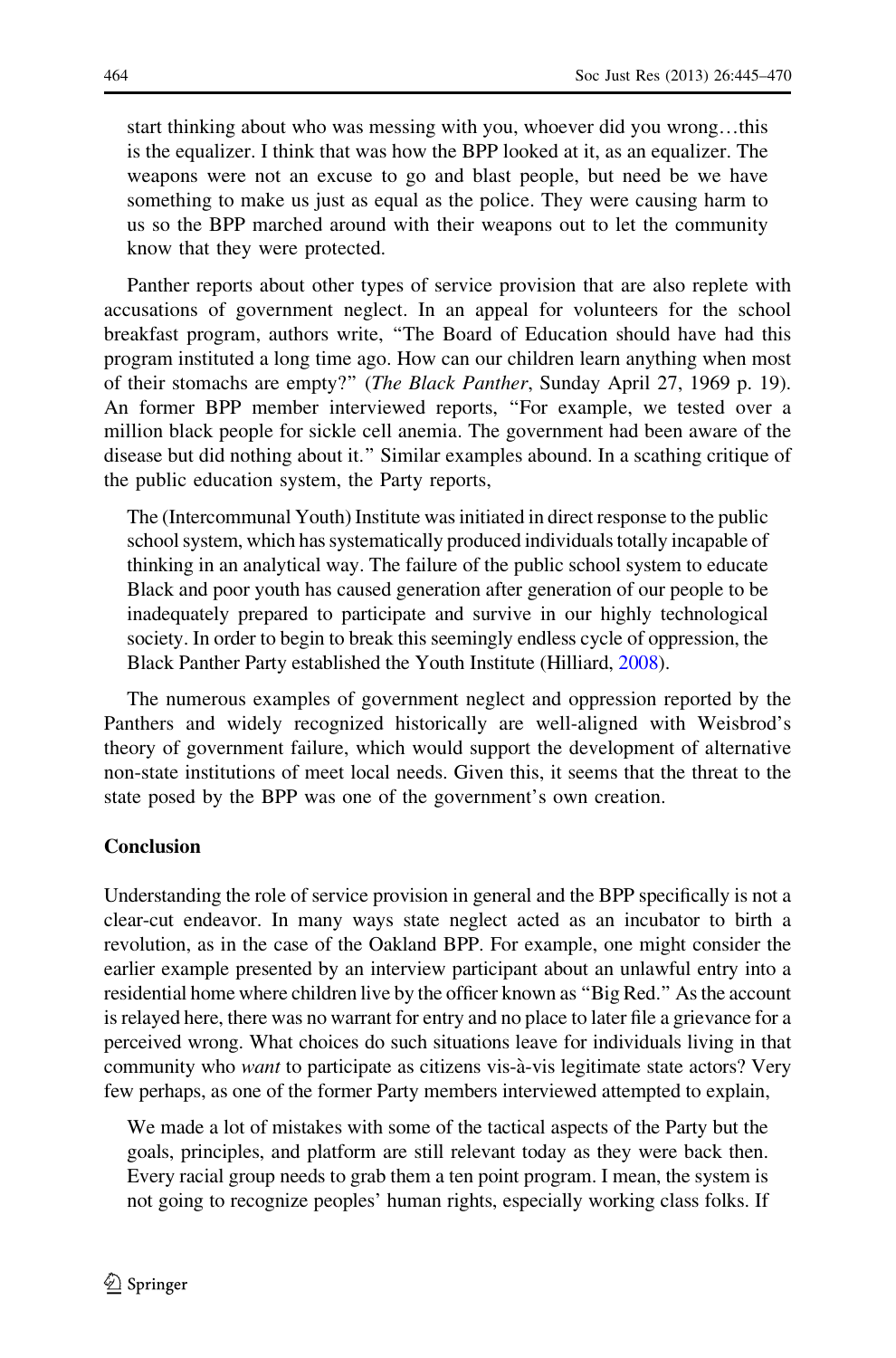you want human rights you have to be able to afford them…and they cost money. We have to understand the bigger problems to be able to do anything about it.

Talking about the BPP was not easy for all of the participants, and the emotions came across in the interviews. Many recalled fallen comrades and those held as political prisoners. For some, the Party was an assertion of manhood, providing a place to reclaim a lost sense of self, while others joined the Party in their youth as they were still developing a sense of identity. As such, we believe it is important to represent this perspective of the interview participants as well.

The mission was to empower the Black community thorough love, community values, through breakfast program, anything that they did to bring us together. Their mission was to protect us, and our rights as human beings. Today, you don't feel like you belong to this country. Our country was educated by middle class White people, and those people who founded the education system did not have Blacks in mind when they created it. Thus, anything that you are taught does not have us in it. As a result, we were always seen as less than them. The BPP to me was an organization that said we mean something to the world. The BPP taught the people that our ancestors made contribution to the world, we are valued, and we are somebody. And that was too powerful for the establishment to accept. That was too much power to give to Blacks. Until this day we are still divided, some people think we are militant and the people who know the truth know what the movement was all about.

For some, the Party engendered a sense of pride and for others, confusion and fear. What is clear, however, is that the BPP offered social services in local communities nationwide and made a rational attempt to provide protection given the context of the communities in which they lived.

Our study's strengths and its limitations stem from the strong focus on the California Black Panther Party. The Oakland BPP created the 10-point platform as an ideological tool that would further complicate the understanding of politics and culture. While the history of the BPP has received some exploration, we have attempted to show that it is often from an one-dimensional view that is incomplete. The Black Panthers deserve further study, and the Oakland, BPP specifically provides particularly fruitful ground for further study of the intersections of culture, violence, social services, and politics. Second, an empirical survey that explores the experiences of individuals living in local communities who may have received services would be useful. Additionally, it will be valuable to explore other historical and contemporary resistance organizations to shed light on the complex relationship between state neglect, the experience of poverty, and the revolution that may ensue.

In the end, the revolutionary ideology and political pursuits of the BPP were a mixture of rhetorical political statements and symbolic imagery that attempted to synthesize ideas from a variety of sources, including socialism, Cold War politics, and the thinking of Ernesto ''Che'' Guevara, Franz Fanon, Malcolm X, and Mao Zedong (Alkebulan, [2007](#page-23-0); Murch, [2010](#page-24-0); Nelson, [2011\)](#page-24-0). While violence and social services may seem on the surface to stand in opposition to one another, both these served as mechanisms to protect the community, engage in resistance, and serve the revolution.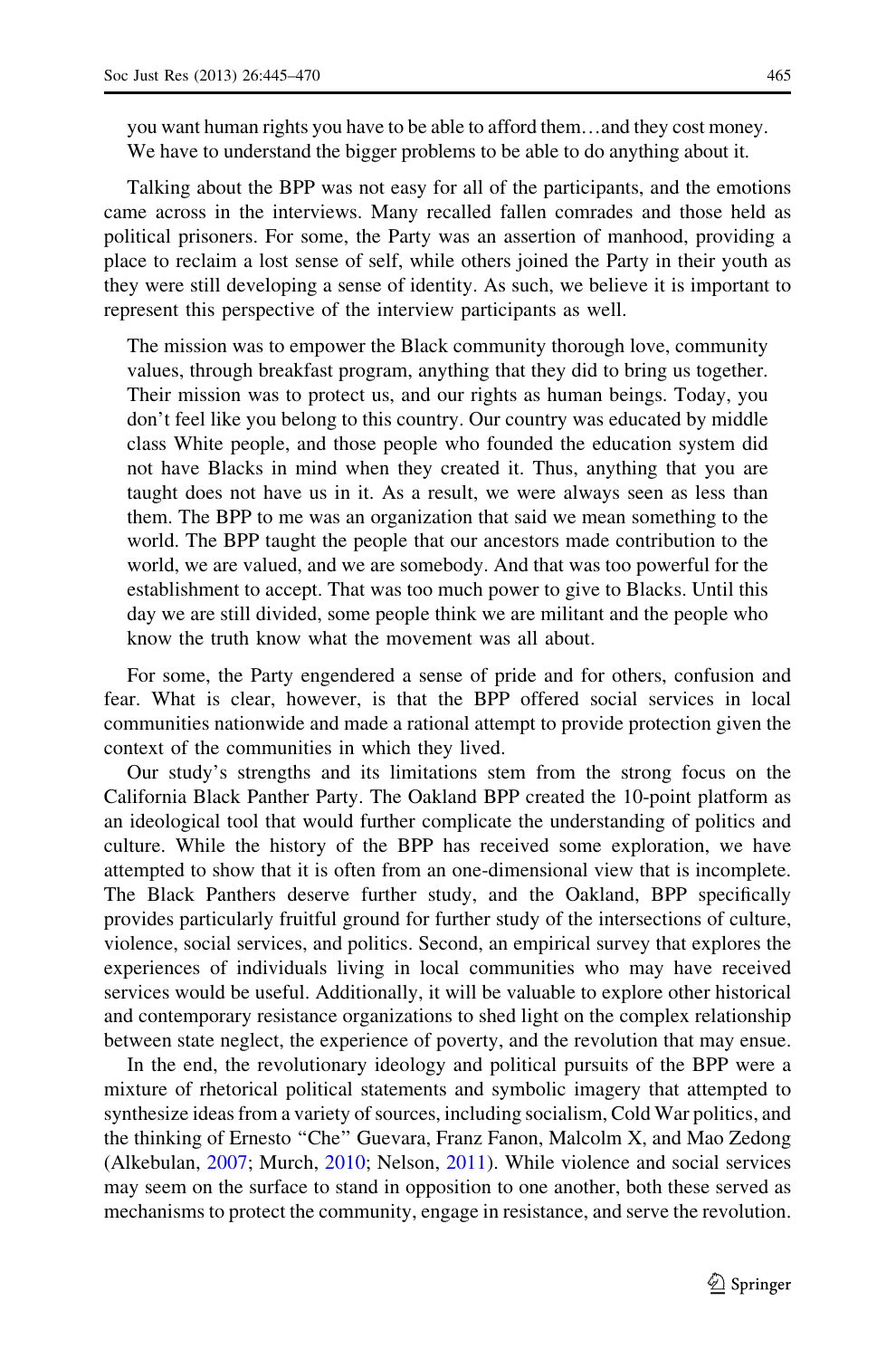# <span id="page-21-0"></span>Appendix 1: October 1966 Black Panther Party Platform and Program (often referred to as the "Ten-Point Program" or the "Ten-Point Plan").

1. We Want Freedom. We Want Power To Determine The Destiny Of Our Black Community.

We believe that Black people will not be free until we are able to determine our destiny.

- 2. We Want Full Employment For Our People. We believe that the federal government is responsible and obligated to give every man employment or a guaranteed income. We believe that if the White American businessmen will not give full employment, then the means of production should be taken from the businessmen and placed in the community so that the people of the community can organize and employ all of its people and give a high standard of living.
- 3. We Want An End To The Robbery By The Capitalists Of Our Black Community. We believe that this racist government has robbed us, and now we are demanding the overdue debt of forty acres and two mules. Forty acres and two mules were promised 100 years ago as restitution for slave labor and mass murder of Black people. We will accept the payment in currency which will be distributed to our many communities. The Germans are now aiding the Jews in Israel for the genocide of the Jewish people. The Germans murdered six million Jews. The American racist has taken part in the slaughter of over fifty million Black people; therefore, we feel that this is a modest demand that we make.
- 4. We Want Decent Housing Fit For The Shelter Of Human Beings. We believe that if the White Landlords will not give decent housing to our Black community, then the housing and the land should be made into cooperatives so that our community, with government aid, can build and make decent housing for its people.
- 5. We Want Education For Our People That Exposes The True Nature Of This Decadent American Society. We Want Education That Teaches Us Our True History And Our Role In The Present-Day Society. We believe in an educational system that will give to our people knowledge of self. If a man does not have knowledge of himself and his position in society and the world, then he has little chance to relate to anything else.
- 6. We Want All Black Men To Be Exempt From Military Service. We believe that Black people should not be forced to fight in the military service to defend a racist government that does not protect us. We will not fight and kill other people of color in the world who, like Black people, are being victimized by the White racist government of America. We will protect ourselves from the force and violence of the racist police and the racist military, by whatever means necessary.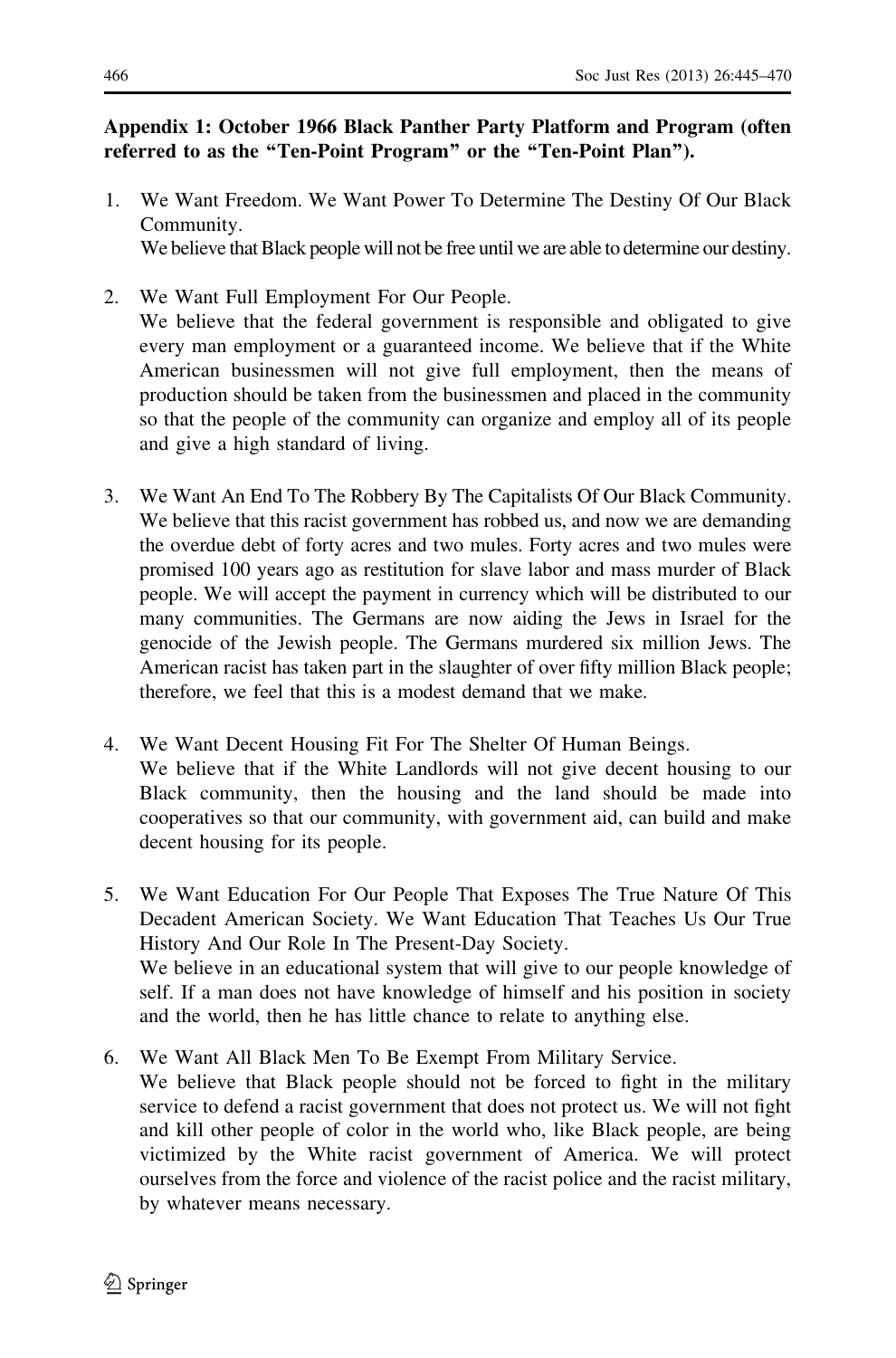- 7. We Want An Immediate End To Police Brutality And Murder Of Black People. We believe we can end police brutality in our Black community by organizing Black self-defense groups that are dedicated to defending our Black community from racist police oppression and brutality. The Second Amendment to the Constitution of the United States gives a right to bear arms. We, therefore, believe that all Black people should arm themselves for self- defense.
- 8. We Want Freedom For All Black Men Held In Federal, State, County And City Prisons And Jails. We believe that all Black people should be released from the many jails and prisons because they have not received a fair and impartial trial.
- 9. We Want All Black People When Brought To Trial To Be Tried In Court By A Jury Of Their Peer Group Or People From Their Black Communities, As Defined By The Constitution Of The United States. We believe that the courts should follow the United States Constitution so that Black people will receive fair trials. The Fourteenth Amendment of the U.S. Constitution gives a man a right to be tried by his peer group. A peer is a person from a similar economic, social, religious, geographical, environmental, historical, and racial background. To do this the court will be forced to select a jury from the Black community from which the Black defendant came. We have been, and are being, tried by all-White juries that have no understanding of the ''average reasoning man'' of the Black community.
- 10. We Want Land, Bread, Housing, Education, Clothing, Justice, And Peace. When, in the course of human events, it becomes necessary for one people to dissolve the political bands which have connected them with another, and to assume, among the powers of the earth, the separate and equal station to which the laws of nature and nature's God entitled them, a decent respect of the opinions of mankind requires that they should declare the causes which impel them to the separation.

We hold these truths to be self-evident, that all men are created equal; that they are endowed by their Creator with certain inalienable rights; that among these are life, liberty, and the pursuit of happiness. That, to secure these rights, governments are instituted among men, deriving their just powers from the consent of the governed; that, whenever any form of government becomes destructive of these ends, it is the right of the people to alter or abolish it, and to institute a new government, laying its foundation on such principles, and organizing its powers in such form, as to them shall seem most likely to effect their safety and happiness. Prudence, indeed, will dictate that governments long established should not be changed for light and transient causes; and, accordingly, all experience hath shown that mankind are more disposed to suffer, while evils are sufferable, than to right themselves by abolishing the forms to which they are accustomed. But, when a long train of abuses and usurpations, pursuing invariably the same object, evinces a design to reduce them under absolute despotism, it is their right, it is their duty, to throw off such government, and to provide new guards for their future security.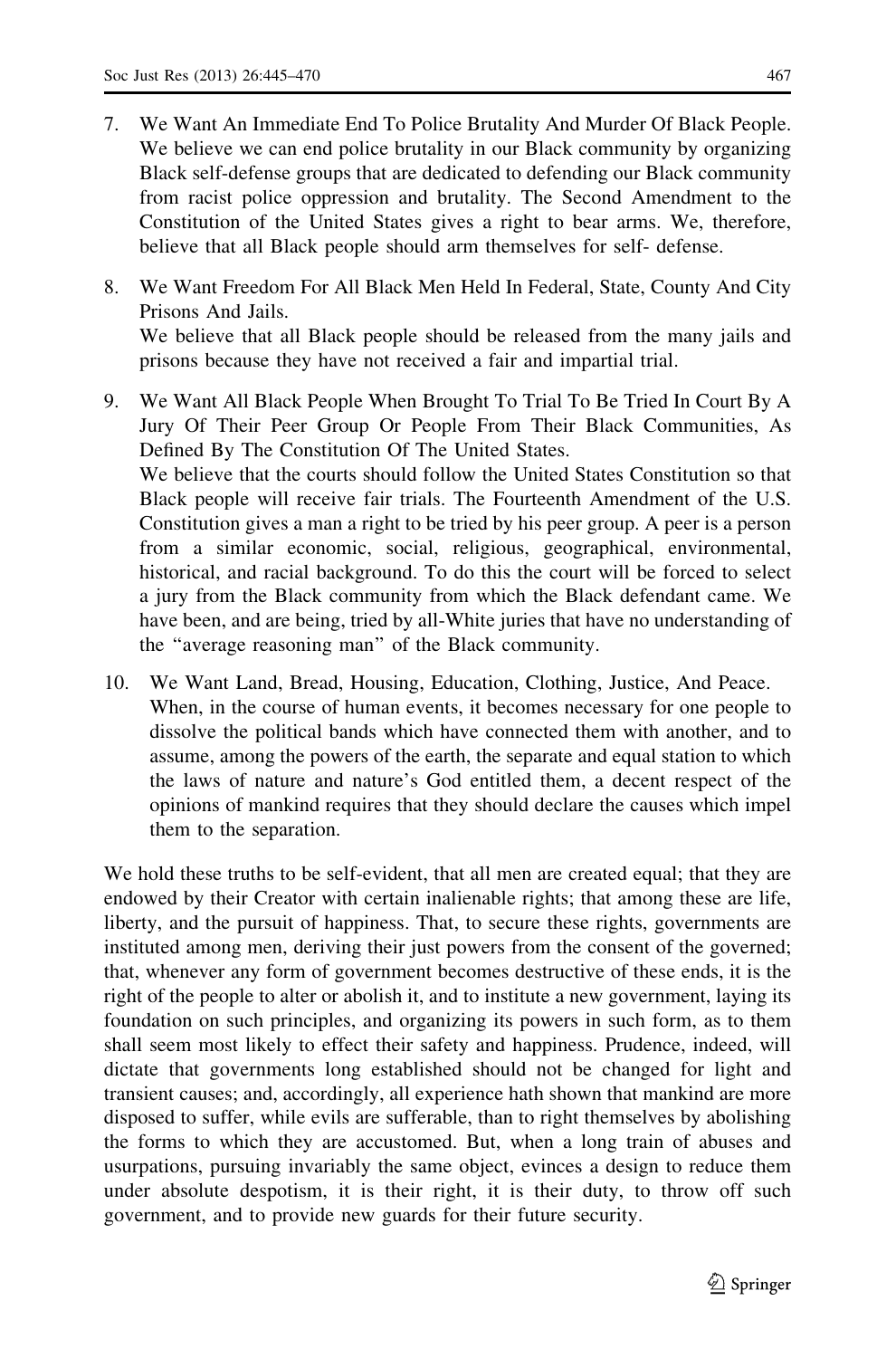#### <span id="page-23-0"></span>References

- Abron, J. M. (1998). Serving the people: The survival programs of the black panther party. In C. E. Jones (Ed.), The black panther party (reconsidered) (p. 174). Baltimore: Black Classic Press.
- Alkebulan, P. (2007). Survival pending revolution: The history of the Black Panther Party. Tuscaloosa, AL: The University of Alabama Press.
- Austin, C. J. (2006). Up against the wall: Violence in the making and unmaking of the Black Panther Party. Fayetteville, AR: University of Arkansas Press.
- Baldwin, B. (2006). In the shadow of the gun: The Black Panther Party, the ninth amendment, and discourses of self-defence. In J. Lazerow & Y. R. Williams (Eds.), In search of the Black Panther Party: New perspectives on a revolutionary movement. Durham: Duke University Press.
- Bloom, J., & Martin, W. (2013). Black against empire: The history and politics of the Black Panther Party. Berkeley, CA: University of California Press.
- Cangilia, B. S., & Carmin, J. (2005). Scholarship on social movement organizations: Classic views and emerging trends. Mobilization: An International Journal, 10(2), 201–212.
- Chan, S. (1991). Asian Americans: An interpretive history. Boston: Twayne Publishers.
- Cortés, M. (1995). Three strategic questions about Latino philanthropy. In C. H. Hamilton & W. F. Ilchman (Eds.), Cultures of giving II: How heritage, gender, wealth and values influence philanthropy (pp. 23–40). San Francisco: Jossey-Bass.
- Cronin, I. (2002). Confronting fear: A history of terrorism. New York: Thunder's Mouth Press.
- Davenport, C. (2010). Media bias, perspective, and state repression: The Black Panther Party. New York: Cambridge University Press.
- Dyson, O. L. (2010). Nesting the Black Panther Party in the Zeitgeist of Uncertainty. In J. L. Jeffries (Ed.), On the ground: The Black Panther Party in communities across America (p. 273). Jackson, MI: University Press of Mississippi.
- Dyson, O. L., Brooks, K. L., & Jeffries, J. L. (2007). Brotherly love can kill you: The Philadelphia branch of the Black Panther Party. In J. L. Jeffries (Ed.), Comrades: A local history of the Black Panther Party (p. 214). Bloomington, IN: Indiana University Press.
- Fairfax, J. E. (1995). Black philanthropy: Its heritage and its future. In C. H. Hamilton & W. F. Ilchman (Eds.), Cultures of giving II: How heritage, gender, wealth and values influence philanthropy (pp. 9–21). San Francisco: Jossey-Bass.
- Fawaz, M. M. (2000). Agency and ideology in the service provision of Islamic organizations in the southern suburb of Beirut, Lebanon. Paper read at NGOs and Governance in the Arab Countries, Conference in Cairo, Egypt.
- Fearon, J., & Laitin, D. (2003). Ethnicity, insurgency, and civil war. American Political Science Review., 97(1), 75–90.
- Flanigan, S. T. (2006). Charity as resistance: Connections between charity, contentious politics, and terror. Studies in Conflict & Terrorism, 29(7), 641–655.
- Flanigan, S. (2008). Nonprofit service provision by insurgent organizations—The cases of Hizballah and the Tamil Tigers. Studies in Conflict and Terrorism, 31(6), 499–519.
- Flanigan, S., & Abdel-Samad, M. (2009). Hezbollah's social Jihad: Nonprofits as resistance organizations. Middle East Policy, 16(2), 122–137.
- Franklin, V. P. (1992). Black self-determination: A history of African American resistance. Brooklyn, NY: Lawrence Hill Books.
- Gamson, W. A. (1975). The strategy of social protest. Homewood, IL: Dorsey Press.
- Gurr, T. (2000). People versus states: Minorities at risk in the new century. Washington, DC: United States Institute of Peace Press.
- Handler, J. F. (1973). The coercive social worker: British lessons for American social services. Chicago: Rand McNally College Publishing Company.
- Handler, J. F. (1979). Protecting the social service client: Legal and structural controls on official discretion. New York: Academic Press.
- Harik, J. P. (1996). Between Islam and the system: Sources and implications of popular support for Lebanon's Hizballah. Journal of Conflict Resolution, 40(1), 41–67.
- Harik, J. P. (2004). Hezbollah: The changing face of terrorism. New York: I.B. Tauris.
- Hasenfeld, Y. (1987). Power in social work practice. Social Service Review., 61(3), 469–483.
- Heath, G. L., & Black Panther Party. (1976). Off the pigs!: The history and literature of the Black Panther Party. Metuchen, NJ: Scarecrow Press.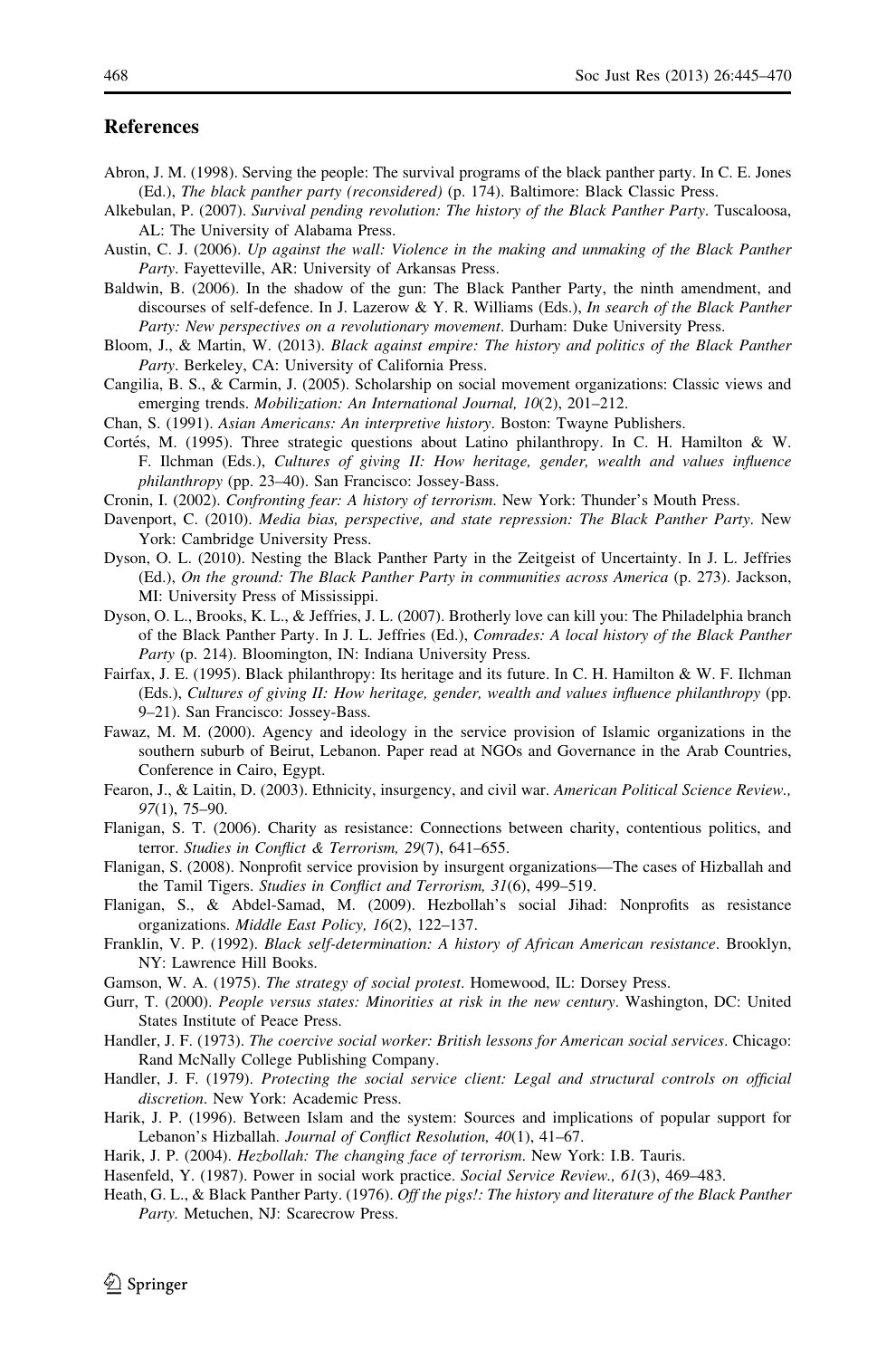- <span id="page-24-0"></span>Hilliard, D. (2008). The Black Panther Party: Service to the people programs. Albuquerque, NM: University of New Mexico Press.
- Hilliard, D., & Cole, L. (1993). This side of glory : The autobiography of David Hilliard and the story of the Black Panther Party. Boston: Little, Brown.
- Hoffman, B. (1998). Inside terrorism. New York: Columbia University Press.
- Jeffries, J. L. (2006). Black power in the belly of the beast. Urbana, IL: University of Illinois.
- Jeffries, J. L. (2007). Comrades: A local history of the Black Panther Party. Bloomington, IN: Indiana University Press.
- Jeffries, J. L. (2010). On the ground: The Black Panther Party in communities across America. Jackson, MI: University Press of Mississippi.
- Jeffries, J. L., & Nissim-Sabat, R. (2007). Painting a more complete portrait of the Black Panther Party. In J. L. Jeffries (Ed.), Comrades: A local history of the Black Panther Party (p. 1). Bloomington, IN: Indiana University Press.
- Johnson, P. D. (2006). Counseling African American men: A contextualized humanistic perspective. Counseling & Values, 50(3), 187–196.
- Jones, C. E., & Jeffries, J. L. (1998). Don't believe the hype: Debunking the panther mythology. In C. E. Jones (Ed), The Black Panther Party (reconsidered). Baltimore, CA: Black Classic Press.
- Joseph, J. A. (1995). Remaking America: How the benevolent traditions of many cultures are transforming our national life. San Francisco: Jossey-Bass.
- Joseph, P. E. (2010). Neighborhood rebels: Black power at the local level. Palgrave Macmillan.
- Juergensmeyer, M. (2003). Terror in the mind of god: The global rise of religious violence. Berkeley, CA: University of California Press.
- Kosmin, B. A. (1995). New directions in contemporary Jewish philanthropy: The challenges for the 1990s. In C. H. Hamilton & W. F. Ilchman (Eds.), Cultures of giving II: How heritage, gender, wealth and values influence philanthropy (pp. 279–308). San Francisco: Jossey-Bass.
- Levitt, M. (2004). Hamas from cradle to grave. *Middle East Quarterly, 11*(1), 1–12.
- McCarthy, J. D., & Zald, M. N. (1977). Resource mobilization and social movements: A partial theory. The American Journal of Sociology, 82(6), 1212–1241.
- Murch, D. J. (2010). Living for the city: Migration, education, and the rise of the Black Panther Party in Oakland. Chapel Hill, NC: University of North Carolina Press.
- Nelson, A. (2011). Body and soul: The Black Panther Party and the fight against medical discrimination. Minneapolis, MN: University of Minnesota Press.
- Newton, H. P., & Blake, J. H. (2009; 1973). Revolutionary suicide. New York: Penguin Books.
- Newton, H. P., & Morrison, T. (2009). To die for the people: The writings of Huey P. Newton. San Francisco: City Lights Books.
- Ongiri, A. A. (2010). Spectacular blackness: The cultural politics of the black power movement and the search for a black aesthetic. Charlottesville, VA: University of Virginia Press.
- O'Reilly, K. (1989). Racial matters : the FBI's secret file on Black America, 1960–1972. New York/ London: Free Press/Collier Macmillan.
- Piven, F. F., & Cloward, R. A. (1977). Poor people's movements: Why they succeed, how they fail. New York: Vintage Books.
- Ranstorp, M. (1998). The strategy and tactics of Hizballah's current 'Lebanonization process'. Mediterranean Politics, 3(1), 103–134.
- Rhodes, J. (2007). Framing the Black Panthers: The spectacular rise of a black power icon. New York: New Press (Distributed by W.W. Norton).
- Rhomberg, C. (2004). No there there : Race, class, and political community in Oakland. Berkeley, CA: University of California Press.
- Rose-Ackerman, S. (1996). Altruism, nonprofits and economic theory. Journal of Economic Literature, 34(2), 701–726.
- Seale, B. (1991; 1970). Seize the time: The story of the Black Panther Party and Huey P. Newton. Baltimore, MD: Black Classic Press.
- Self, R. O. (2003). American Babylon: Race and the struggle for postwar Oakland. Princeton, NJ: Princeton University Press.
- Shao, S. (1995). Asian American giving: Issues and challenges. In C. H. Hamilton & W. F. Ilchman (Eds.), Cultures of giving II: How heritage, gender, wealth and values influence philanthropy (pp. 53–64). San Francisco: Jossey-Bass.
- Singh, N. P. (1998). The Black Panthers and the undeveloped country of the left. In C. E. Jones (Ed.), The Black Panther Party (reconsidered) (p. 57). Baltimore: Black Classic Press.